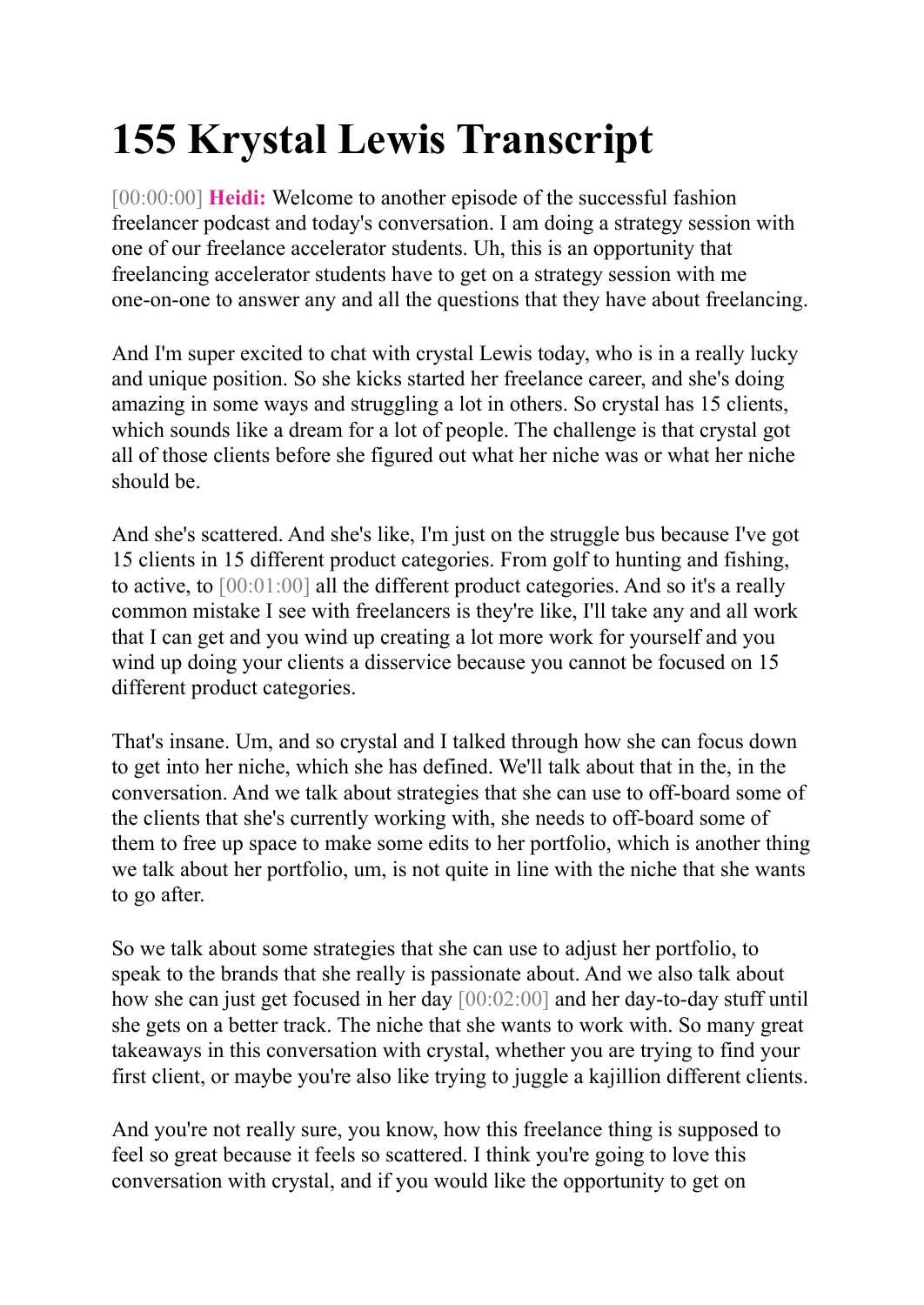one-on-one strategy, call sessions with me, as well as every thing else that you need to have a successful freelance career from all the templates to all the resources, to the step-by-step tips and advice on portfolios and finding clients and pricing and all the things that you may be struggling with my freelance accelerator program.

Just maybe for you, you can find more details by heading over to so heidi.com/freelance S E w H I D i.com/freelance. We will link to that. And the show notes. Um, and I'd love to send you all of my free resources [00:03:00] on freelancing, as well as tell you a little bit more about my friends accelerated program and how it might be able to help you kickstart and grow your freelance career.

All right. That being said, let's jump into the strategy session with crystal and we will talk through all the things, um, of juggling a freelance career and what that actually looks like. Here we go. Um, all right, crystal, let's dive into your feelings, accelerator strategy session. Um, I'm going to let you drive.

I mean, I know you sent a whole slew of things that you want to talk about from, um, you know, you've figured out your niche and you're like, kind of trying to figure out, like, do you, what project do you have in your portfolio that worked for that? You also have a lot of clients and you're juggling kids and like, why don't you just start talking to me and we'll get through everything.

[00:03:48] **Krystal:** Okay. Got it. Um, all right. So, uh, I've been listening to the show for a long time. That's when I say. Got the confidence to just give it a try. And I was dabbling in it [00:04:00] and let's see, 2018 when I just kinda put my toe in the water, got my first client like, yay. This is so exciting, but didn't really understand what it meant to like, you know, pick a niche and why that was so important.

Um, fast forward to probably, um, beginning of this year, I partnered with someone in Austin completely by accident. Um, I was trying to do some domestic sourcing and the phone conversation sort of reversed itself and turned into a job interview. And she's like, actually, we get so many requests for people that need to do overseas manufacturing.

And we just don't do that. Ah, And I was like, okay, well that could work because I was really just trying to figure out how to make my business work. And she was going to send me clients I'm going to let yeah. So, um, that's kind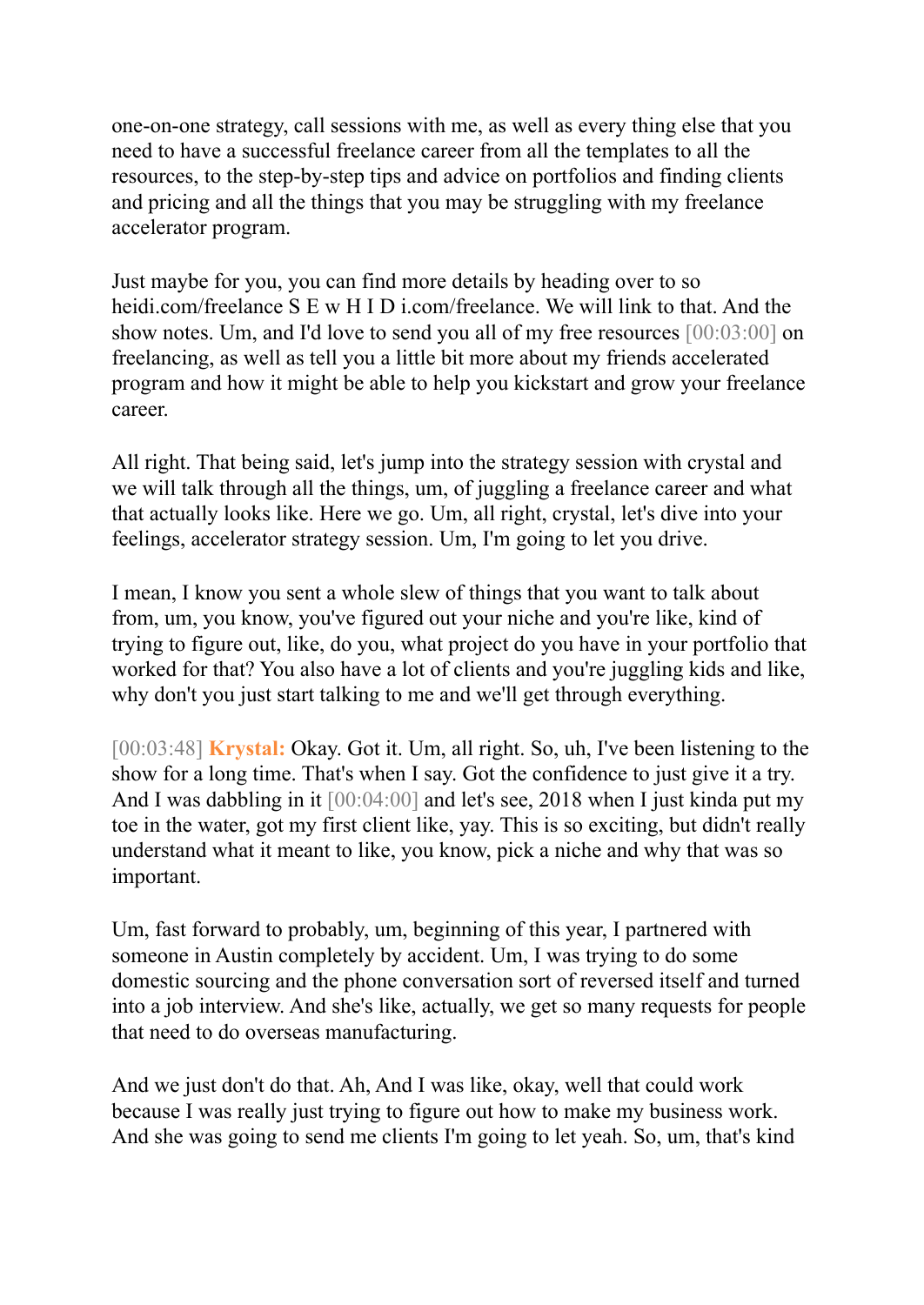of how it all got started. She started referring people to me. I sort of put together a presentation and I was [00:05:00] getting clients left and right.

Which was super exciting. Yeah. However, I didn't expect for things to move so quickly during the pandemic when I've got two kids under me all day long. Yeah. And on top of that, they're all completely different clients, completely different needs, completely different product categories. So I was taking them on left and right, because I thought, you know what, let me just get my business going.

You get established then I'll, you know, iron, iron things out, um, the dust settles, but like, what are concept, even thinking about that, you know, looking back. Um, so that's in a nutshell, I guess how I got started. Um, I guess you tell me, like, what else do you want me to go into detail

on?

[00:05:48] **Heidi:** Well, I mean, I want to start with some of your questions.

So you did explain that in your, um, in the form that you filled out for what you want to talk about today, you said, um, I already have a [00:06:00] thriving business. Thanks to SFF. Woo. Um, so I'm unindicted with email samples, manufacturing, all the things for 15 completely different clients that I took on before I decided to commit to one category.

So, um, it sounds like, you know, you're like if we go one step higher, as far as like big picture where you're at right now, I think what I read and what you submitted for your strategy session is that you're busy with those clients. You're busy, you've got two young children with, you know, we're in the middle of pandemics, like is like a hot mess.

Right. Um, and you're, and then you're also like, I want to go into this niche of, I'll have to read it here, Missy, and women's, high-end sustainable, super feminine lounge and lifestyle. It's like, so clear what you want. And I have a very clear vision. Right. But then you're like, Um, but, uh, but if I were Lulu's or mint, Julep, I wouldn't be particularly sold in hiring me based off the design projects I did for Peloton or Barry's [00:07:00] bootcamp.

You know what I mean? So like that everything that I read right there is that you've picked this new niche that you want to focus on your portfolio. Doesn't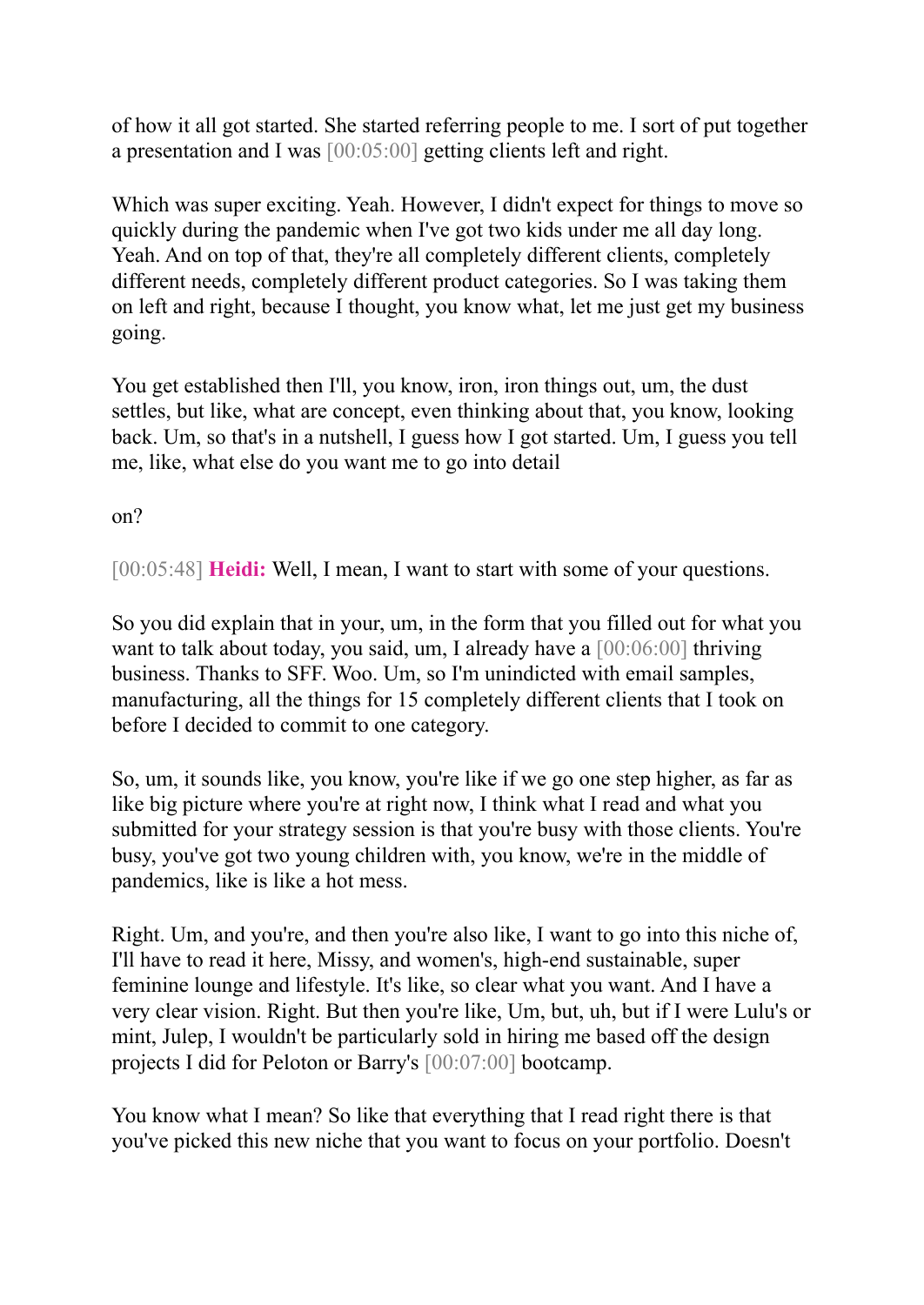reflect that, but you're struggling to find the time because you've got 15 clients and your mother of two young children. So like what the F do you do?

Yes. Okay. First of all, take a breath because I'm like, when I read this, I was literally like, girl, if you are like trying to get more done, you're already doing so much. Um, so first of all, like, I want you to give yourself massive kudos for juggling 15 clients and being a full-time mom to two children. I mean, that's insane.

I was a full-time mom for 14 months. And I CA and with one child, and I cannot imagine another child and juggling 15 clients like this a lot. So give yourself like a huge serving of grace on what you are already getting [00:08:00] done. Um, I'm going to, there's a podcast. I just listened to the other day about, I won't go too deep cause I'll bore people, but I think it's really specific for you about trying to compare ourselves to this future version that we want to be, instead of, which is a very, it can be a very unhealthy place to be instead of giving ourselves credit of what we're already doing and like where we have come from, like the progress we have made.

So that's what I want to say first. Yeah. Right. I mean, especially in these times when, like we don't have daycare, like, and it's not an option for everybody because they based on a variety of factors. Right. So, um, so that being said. You do still have a lot of ambition and it can read in your thing. And I can just feel like you're really like a GRA assertive about that ambition, which I applaud.

So I think we need to need to like focus on, on these couple of things. Okay. You want to go after a different market, your [00:09:00] portfolio, which I think you're right. Is not going to resonate with them. Um, and you're trying to juggle these 15 clients. So a couple things that I would just think about is like, well, in order to go after them, I think the first thing we need to do is like do some self-directed projects.

Okay. Right. Um, and so then I think it's just up to you to decide, like, where does that fit into your life right now, if that doesn't fit in, like with these 15 clients that maybe you're booked out for, I don't know how far out or like how ongoing they are or if it's maybe time and you also have to like, weigh, like, what is your financial situation look like?

Like could you afford to. Just wrap up with five of them and say, okay, I'm going to get down to 10. And then those five are going to like free up this much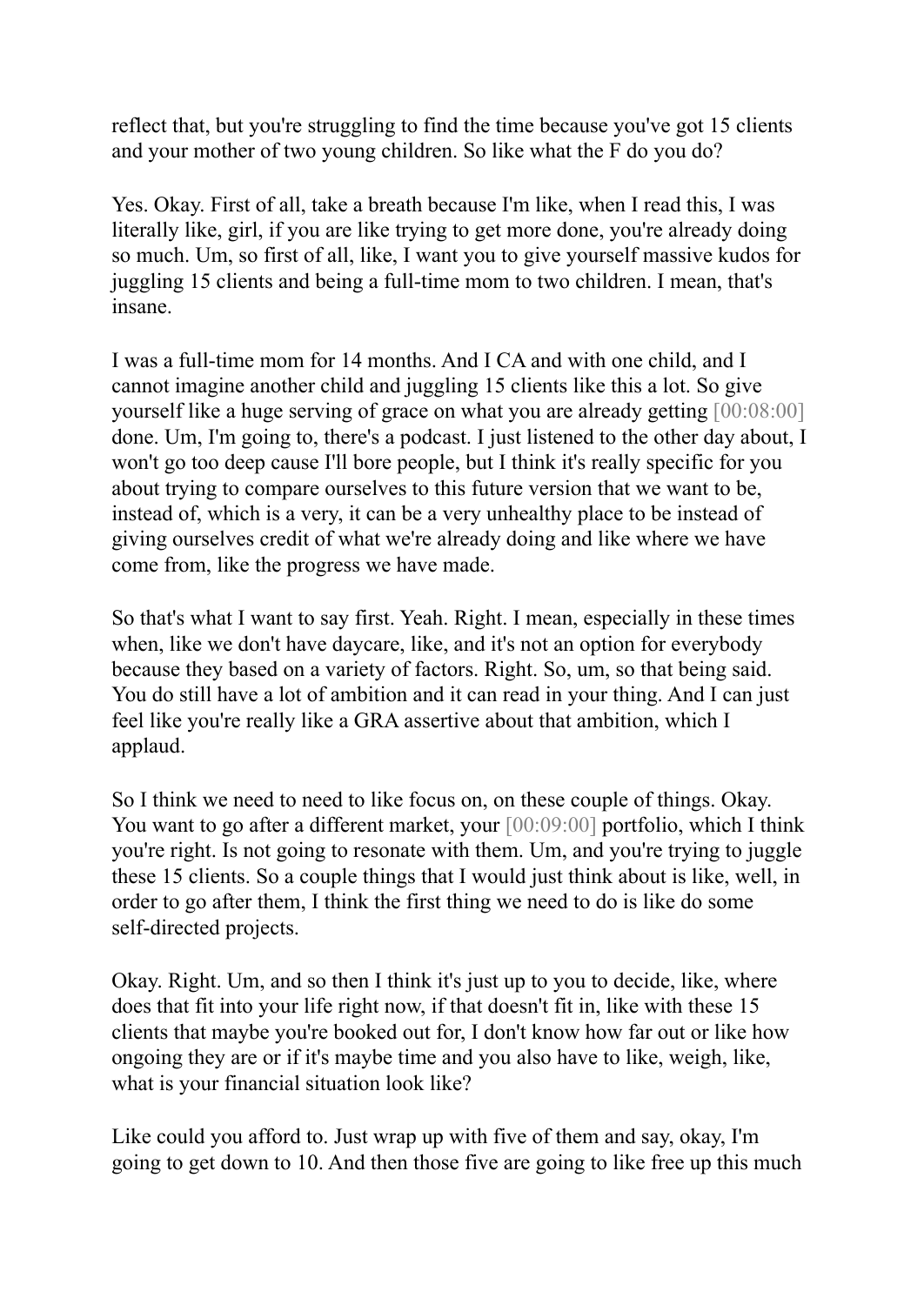space. Right? Like there's so many variables in, in what you can do next that I can't answer for you. It's going to depend on your priorities. It's going to depend on, um, like your mental load.

It's going to depend on like your financial load. [00:10:00] Like where are you at with these 15 clients? Could you alleviate yourself from some of them? Because my guess is that, I mean, your children aside, because obviously a lot of mental load goes to our children and that's amazing. They deserve it. Um, and we don't always have the option to offload some of that.

Right. So that is a side let's look like, let's look at your 15 clients, where are you at with them? Could you afford to offload some of that leg or, you know, you have to think like, or do you try to find five extra hours a week? If, if getting rid of someone's clients is not an option, which it might not be financially and that's totally fine.

Um, where do you try to find, let's say like three to five extra hours a week, if you feel like that's possible to do, to start pursuing this other stuff.

[00:10:55] **Krystal:** So you said something that I've been kind of teetering on and I really needed [00:11:00] feedback from someone with more experience like yourself. Um, and do I just keep these clients and try to get some help, um, until I'm able to offload them, or are these clients that just like get grandfathered in as I pick my niche?

Um, but like the fact of the matter is there's only so much time in the day. I really am. Totally on board with maybe shedding, um, clients a little at a time. And luckily for me, uh, I couldn't be in the position I'm in, if I didn't have a supportive husband whose, um, whose career was stable through the pandemic.

So, um, it's right now it's more of a working smart, um, mindset that I'm really trying to wrap my head around and less, um, like survival.

[00:11:55] **Heidi:** Okay. Okay. So that's a very lucky position to be in. Yeah. Oh

[00:11:59] **Krystal:** [00:12:00] 100%. I thank my lucky stars every day. Totally. Um, and where I, where I am with these clients is a little all over the place.

So three of them are in production, which, um, is, you know, how will you say the rest of them are like, we are either wrapping up the design portion of it,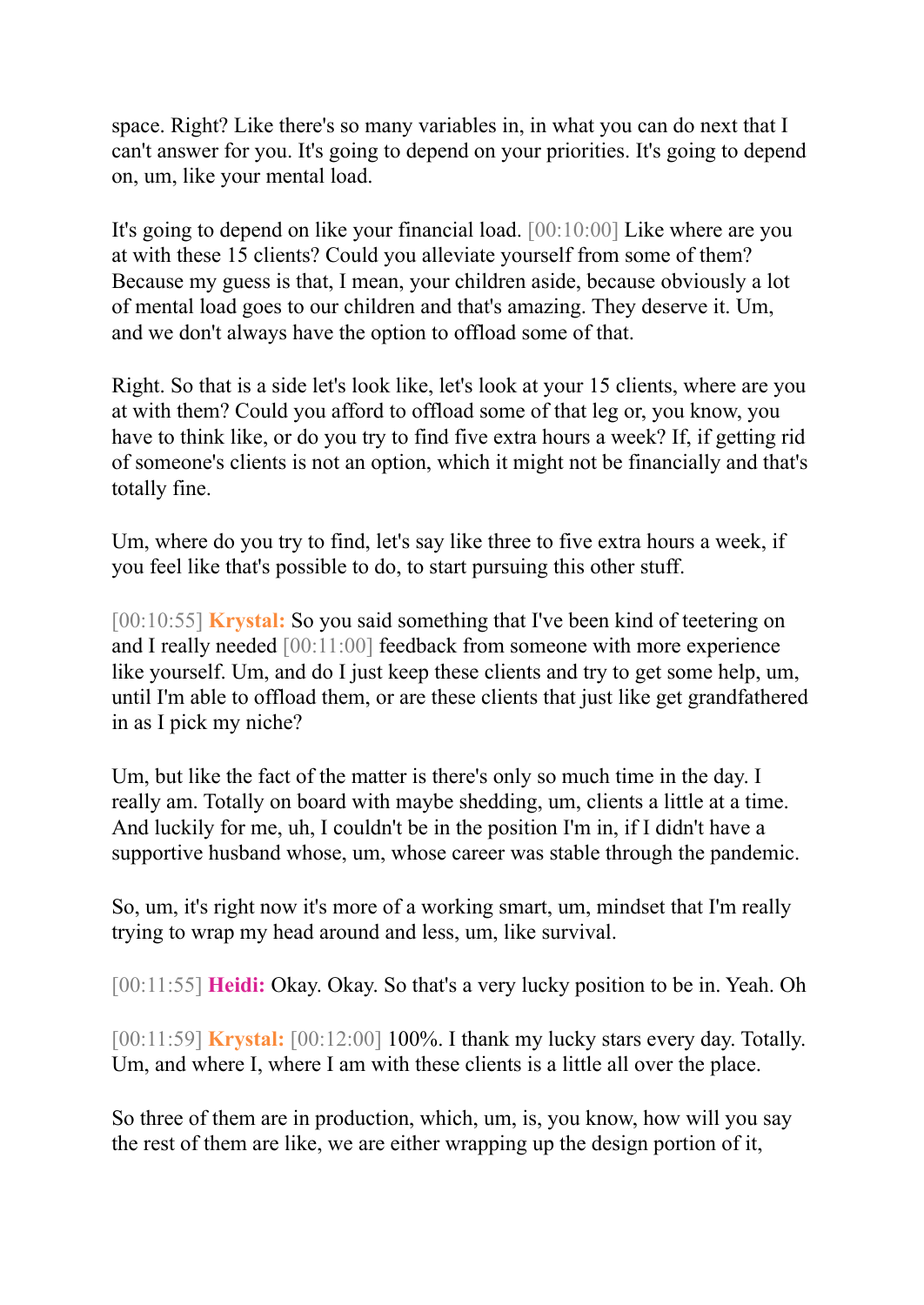about to start sampling or in the middle of sampling. So that's, I mean, very broad overview of where I am with everybody.

[00:12:29] **Heidi:** Okay. And, okay. So, I mean, here's what I'll say.

Sure. Like these 15 clients, like that is your mental and time capacity, I imagine for the current time. Right. Okay. Yes. And then the other thing too, you, you said, um, uh, your children or with your children, with your full-time, um, until, you know, they're Vaxxed, so you do have the option. I mean, you, you do have options here.

You could. [00:13:00] Okay. Also the three clients, once they're through production, you know, there are good breaking points inside of the design to development cycle where you could maybe. Connect with someone else inside of the private Facebook group, inside freelance accelerator that you could give them a referral to, you can kind of pass them off to somebody, right.

So you're not just like abandoning them. Right. That's what I was worried about. Yeah. And I know that we can get so emotionally connected to our clients, which I think is amazing. Right. We really care about them. We care about their brand. We care about their success. And so, you know, maybe, so this is something you'd have to weigh.

Is it worth, you know, and, and how much do you want to like go through the process of like doing the handoff and the transition and then, you know, would you feel comfortable just passing five clients off, like right off the bat? Or would you want to, and this is something that like you just in your heart of hearts need to do a gut check with and decide, but like, Do you want to, you know, maybe pass off one and [00:14:00] then see how that goes.

And then if you would feel comfortable passport off to that other person, or I don't know. Um, you know, or maybe like you've heard someone interviewed on the podcast too. You're like, I feel like I know that person a little bit and I could trust them or you've maybe seen them in the group a little bit.

And you would feel more comfortable or maybe just hop on a zoom call or like all these different things that you would have to personally make a decision on of how comfortable you feel. So I think there's, um, there's that option. And then the other option to think about too is like, I don't know what the timeline is for,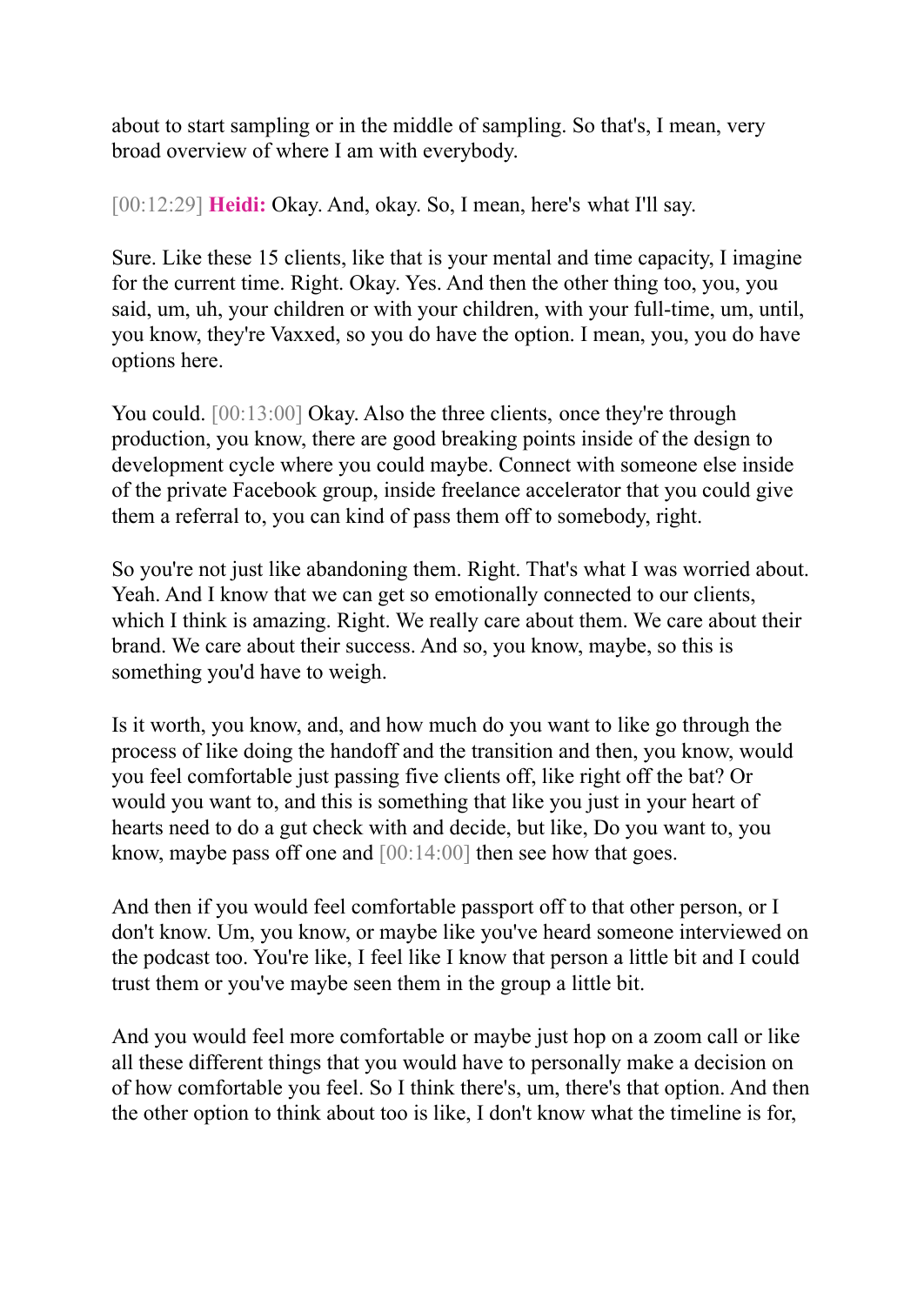you know, your kids getting into daycare at this point, maybe you were looking at like four months now.

I don't know the exact timeline. Right. And so maybe you're like, okay, so then maybe you're like, you know what, I'm going to sit where I'm at for four months and then I can make the change. So you just, there's just all these different options that you have. And I think you have to decide, like, what feels the most exciting to you?

Like what feels the most feasible? [00:15:00] Like all the things, right. It's so personal. What do you think? Okay. I think,

[00:15:04] **Krystal:** okay. So I'm glad you said that because for some reason, um, I'm very data oriented, um, or I guess timeline oriented. I set a goal and I'm like, this day is when things will happen, but so I keep telling myself, okay, 2022.

I'm not taking on any new clients unless they're in my niche, but maybe realistically, it's not just January 1st of 20, 22. Maybe it's when my kids get vaccinated are back in school. And then I can really like, you know, channel that energy into planning my business. Yeah. And not just, you know, sort of playing catch up every day.

Totally. So I think that already helps a lot, just not having this hard and fast date of like, um, I need to know what I'm doing in the next 22 days.

[00:15:54] **Heidi:** Yeah. It's literally right around the corner. I mean, that's a lot of pressure put on yourself.

[00:15:59] **Krystal:** [00:16:00] Okay. So that's step one. But

[00:16:04] **Heidi:** go ahead. Go ahead. No,

[00:16:04] **Krystal:** go ahead. I was just going to say, I do feel comfortable with, I guess I have become buddies with some of the people in the successful fashion, freelance community, and there's already a couple that I know.

The, I would say would be, my clients would be in good hands. If I were to make the transition, there you go. I just hadn't even considered that. I was like,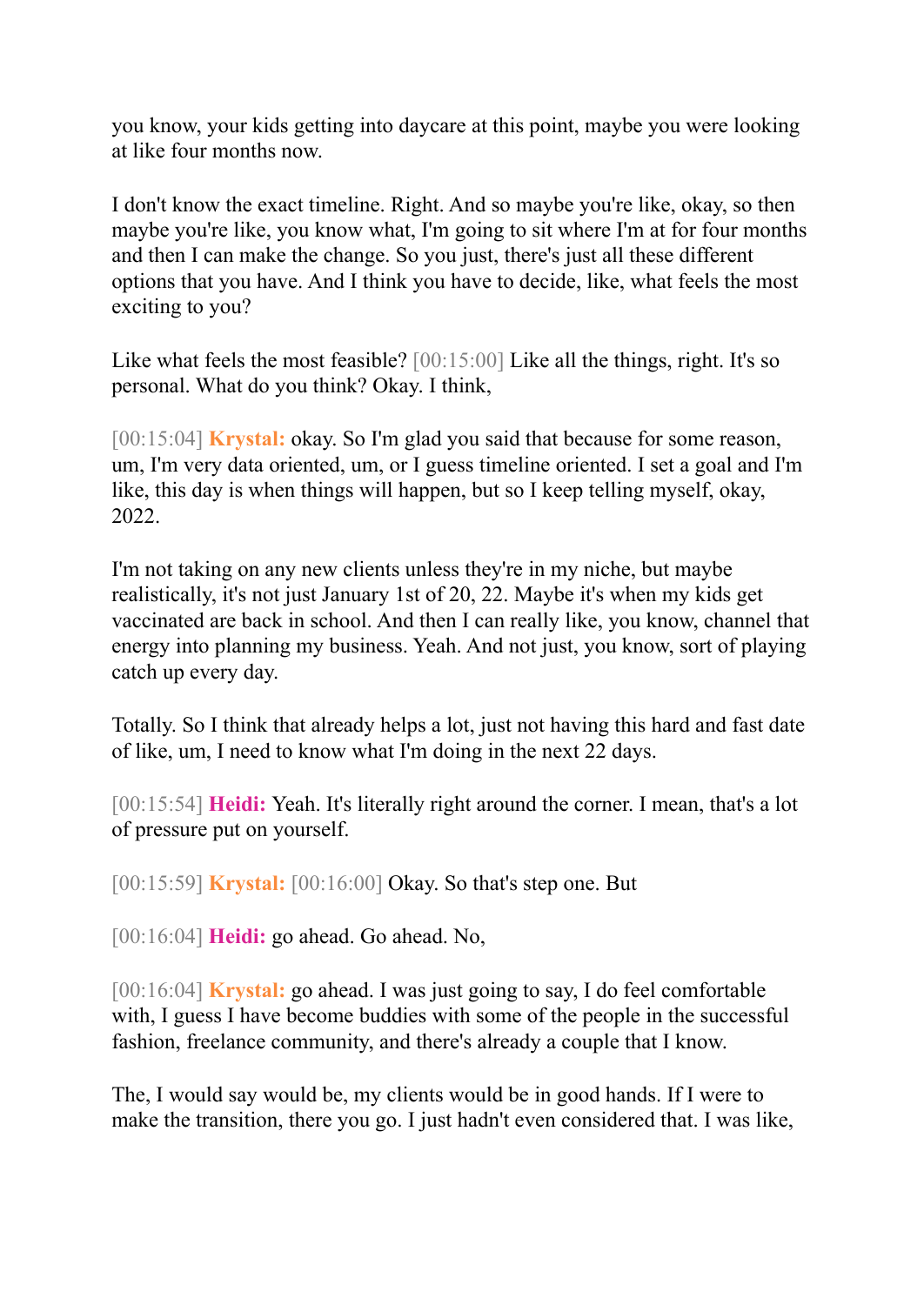what does that look like? What do I do with these clients when I'm done with them? I don't want to just send them back out into the world. Totally.

Because they came to me because I made them feel comfortable and every single one of them has echoed the same thing, like really helped demystify the process. You really make me feel less intimidated about the process and be like, all right, well, that was fun. Good luck. Yeah. I just didn't feel

[00:16:48] **Heidi:** right. So then, I mean, you didn't really ask a question, but you kind of were like, what does that really look like?

I mean, to me, I think there's, there's [00:17:00] parts of the process where it would like logically make sense to be like, okay, here's where we're going to have a little break and we're going to, you're going to veer off to this other person. Right. And so you said, um, A couple of clients, I forget the exact stages your various clients are at, and this may be a personal preference for you based on like how you're running the projects, but like where do you have maybe three or a few clients right now where you're like, okay, there's a comfortable breaking point coming up.

Yes. So let me think about the breaking point when that's going to be, is it going to be in three weeks or month or whatever? Let me talk to these other freelancers. I know through the community say, Hey, I possibly have this lead, blah, blah, blah. Here's the details. Would you be interested and then if the freelancer's interested, then you can have a conversation with your client, I would say sooner than later.

Right. So if the break point would be coming up in three weeks and I would have the conversation now, like as soon as possible. Right. And just explain where you're [00:18:00] at. Like, I would just be really honest and, um, just say like, I'm really trying to, you know, focus in on where my passion and my expertise lies, and I want to make sure that you're in really good hands.

Um, I have this other connection. If it's something you would be interested in, I can, I can put you in touch with this other person who could take great care of you. Um, and I will be, you know, maybe you offer to like, sort of be in the loop on emails for like two weeks. Right. And put a boundary on that.

Okay. But like, I'll be in the loop in emails and I can be copied on everything so that I can be there to answer questions. And of course, you know, if a question comes up in a month, I know you're still gonna be available, but like you would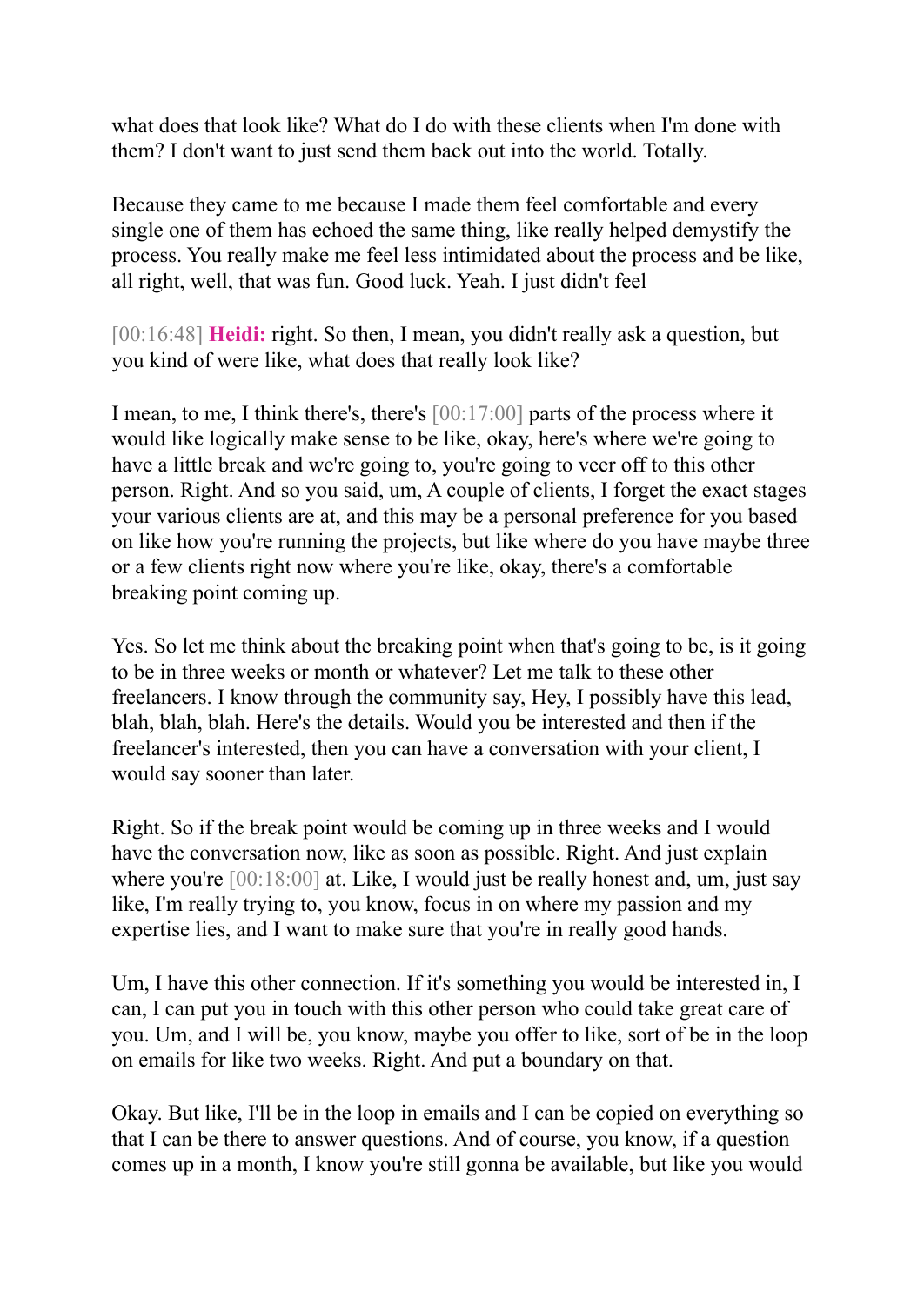still, I'd still want to put a little boundary on that. Um, and then assuming both parties, right?

The freelancer and the brand. Is like interested and then going and working together, or at least vetting each other. Right. Then you can do the introduction, um, kind of formalize that. And I shouldn't say formalized, I don't think there's really anything to formalize, but then just be like, okay, work towards that [00:19:00] transition.

And if the freelancer is not available, maybe they don't have time. You know, then you can go to the next part. You said you haven't got a couple, so I don't imagine they can take on the clients. Um, and then if the brand wants to introduction, great, then if not then great. It was great working with you. And like you just leave on really good terms.

And I don't know. I mean, I can't imagine why they wouldn't, but maybe they don't, who knows. And then you, you know, um, and so you, then you could, so you've got you guys and you said that was three clients in production. And so then I don't know when, when those are going to be ending. And then maybe if you can like, get three clients passed off, then you can get down to like nine or 10 clients.

And then that might free up a little bit of time. Too, even before your kids get into and back into school, um, yeah, right now may free up, I don't know, five hours a week or whatever the number is. Okay. So that would be huge, right? To get five hours [00:20:00] back. Yes.

[00:20:01] **Krystal:** Imagine when you could call, I quiet that when I took them on, I thought, what am I doing?

What am I doing? Am I just did it a new way?

[00:20:08] **Heidi:** Yeah. And then from like a more selfish perspective, I'll just say, cause I'll just be blind about this. This is kinda how I operate. Um, I would think about the clients that are just like. You're just not loving for whatever reason. Maybe you don't love the project.

Maybe you don't love the person. Maybe they're a total pain in the ass. They're like a super pita client. Then you might want to be mindful about passing them off to somebody, or if you pass them off, you might just want to give a really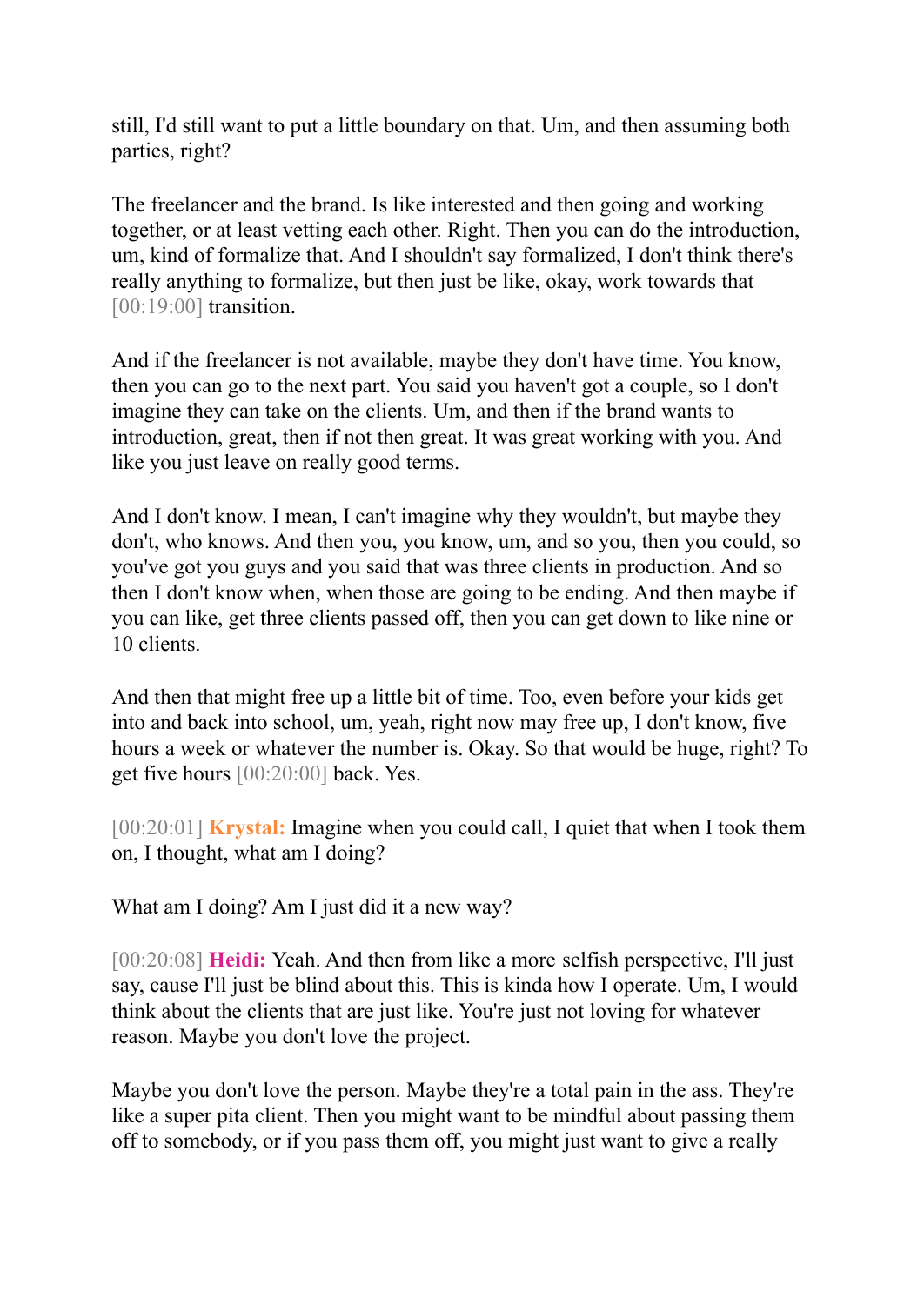big heads up. Like, Hey, here's where some of the challenges are. I just want to be upfront about what I might be introducing you to.

And some people are up for it. Um, especially if they want or need the work. Okay. But I think at the end of the day, it comes down to like, you also need to take into account yourself, right? You ha at the end of the day, like you [00:21:00] are the only person that can put you first and you need to be selfish and put you first in this scenario.

So like what clients would not only offload the five hours, but the mental space, that's going to give you back the energy to like tackle this other stuff that you want to. Good advice. Right. Putting

# [00:21:21] **Krystal:** stars by

[00:21:24] **Heidi:** asterisk asterisk, let's do this, right? Yeah. So what do you think is like, work, like, based on all this stuff we talked about, like, what do you think could be workable and then next?

Um, I mean it's hard, Christmas and holidays are like all around the corner, so I know it could be hard time, but like, what do you think could be workable in the next, like, let's say three to six weeks based on all, all the stuff we just covered there. Well,

[00:21:49] **Krystal:** um, what I, so I'm kind of at a standstill in the, um, masterclass, because I really don't want to move forward until I've [00:22:00] completed the things that you told us to really work on.

And right now I am still on my portfolio. Um, I, I did go ahead and make my prospecting, um, sheet. Okay. But I. All I've done for my portfolio is like, make a Pinterest board with some inspiration that I, that I really want to use. And I've gone to Shutterstock and I've downloaded some bodies I can start from and just sort of tweak.

Okay. Um, so I think in the next three to six weeks, I could at least have those, like you said, just two simple pages, um, you know, PDF, which is two pages. I could definitely have that done in

[00:22:39] **Heidi:** three to six weeks with like very clear projects based on the target market that you've chosen, that would like absolutely speak to them.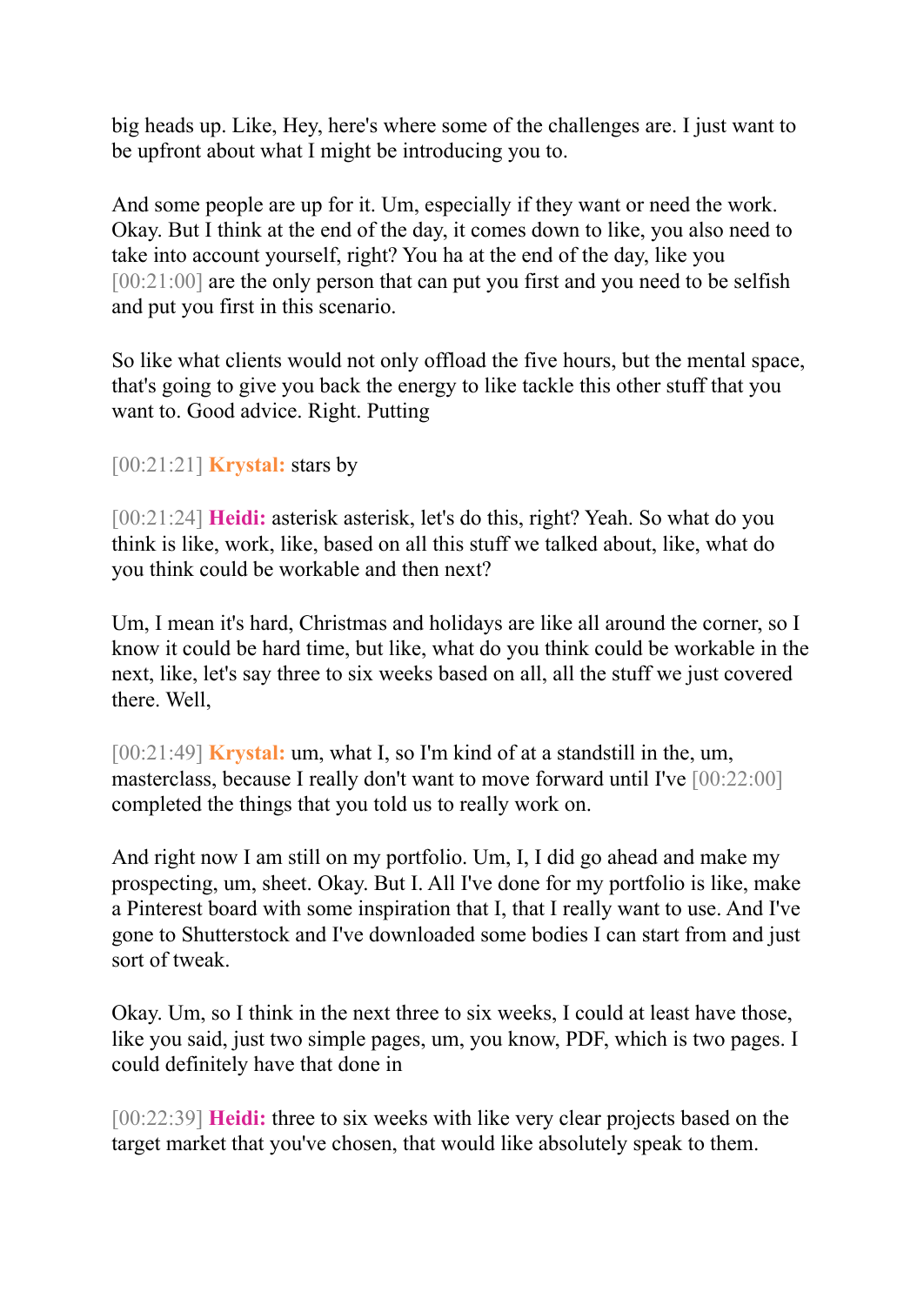Beautiful. Yes. Okay. But what about all the light passing off of clients' stuff that we talked about? Oh yeah. Like I was actually talking about like clearing up some space in your schedule. I mean, if you can jam the portfolio in while you're [00:23:00] juggling these 15 clients and I think that's great, but, um, no,

[00:23:04] **Krystal:** I should probably focus on that first.

Um, so okay. Next three to six weeks, realistically. So

I guess if I had to just pick one thing I know I could do, it's, there's a handful of clients that have gotten their samples and they are trying to strategize how they're going to go about placing the order. For instance, I have one client who I love as a person dearly, but the product itself is so far from where I'm trying to go.

It makes sense for me to keep going down this road. Yeah. So I got him a samples he's in love with them, but he said, I would really like you to help me get a set of salesmen samples so that I can do a whole marketing campaign and see about getting pre-orders like now would be a good time right now before I do anything else, [00:24:00] just see if I can find someone to take the

[00:24:02] **Heidi:** Baton.

It sounds like a perfect transition point.

[00:24:06] **Krystal:** Yeah. And that's one of two scenarios, uh, three scenarios for sure that I've gotten samples to people. And now they're trying to figure out, do I get a loan from the bank? Do I try to do some sort of Kickstarter? Um, do I try to do pre-sales like those are the people that I need to be serious about finding

[00:24:24] **Heidi:** new homes for, I mean, literally you could like, I, after we get off this call, I don't know where you're located, what time of day it is.

But like, after we get off this call, you could reach out to a few of the freelancers in the SFF community. And like, here's the clients, like, would you be interested or not? Okay. I mean, that could be done in 20 minutes. Yes. And then based on what they say, you reach out to your clients tomorrow, or at least sometime this week, and either by phone or zoom or email, depending on, you know, what you feel is the best [00:25:00] rapport for your relationship.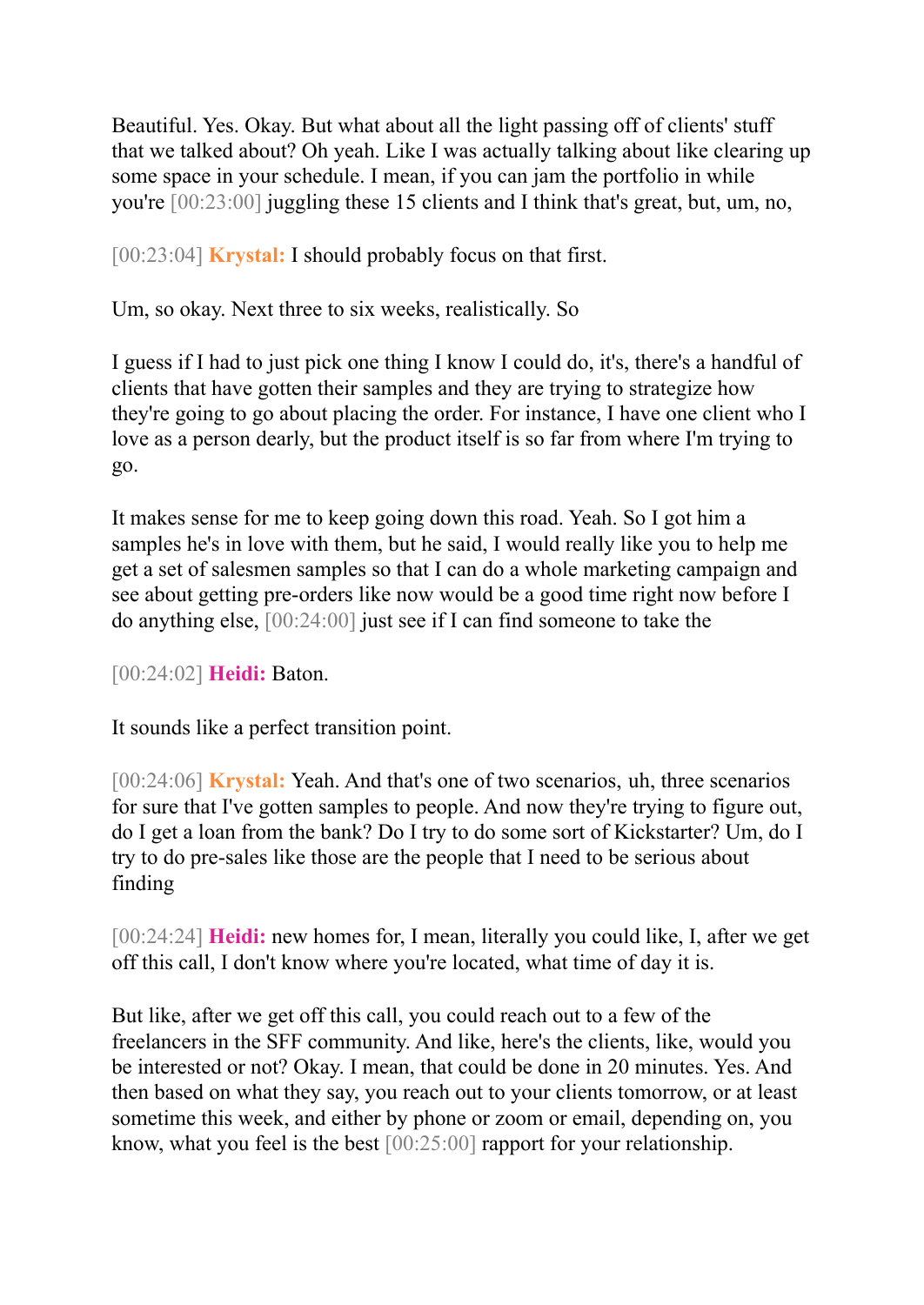Um, and Hey, I have, I, you know, here's why I'm kind of transitioning, blah, blah, blah. I've got to their freelancer, blah, blah, blah. I mean, you could literally have those three clients offloaded this week. I feel like

[00:25:15] **Krystal:** I'm just in my head about like, how do I do it? Right. Like, what do I say to where it doesn't feel like I just pulled the rug from under these people.

[00:25:23] **Heidi:** Okay. So like I'll freeform the email to you right now. Okay. Okay. Here's what you say. Um, and if they were. Depending on your working relationship with them and depending on them, like, do they really, like, they don't want to get on a zoom call. They're busy that I would try to do this over zoom or phone.

At least I wouldn't, I wouldn't do email. So let me freeform the conversation, not free from the email. Um, Hey, blah, blah, blah. You know, it's been so amazing working with you and I'm really excited to where we've gotten the project so far. Um, I just want to be really, really transparent about some of my goals and where I'm trying to build my freelance business to, [00:26:00] you know, I've done a lot of soul searching and I've been thinking a lot about what makes the most sense for my future based on my passion and my desires as a freelance designer.

And. You know, there was a point where I was just taking on a lot of various clients in different categories, but I've really decided to focus on this specific category because I think if I'm focused, I can do a much better job for my client. Um, and I can bring myself a little bit more, you know, passion in and, uh, enjoyment into the project because this is like the category that I'm just absolutely loving, obsessed with.

So all of that being said, um, you know, I realized where we're at in the project, you've gotten your samples and you're kind of trying to figure out where you want to go next. I don't want to leave you abandoned. And I realized that, you know, I've gotten you here and you feel really comfortable with me.

Um, but I do feel like this could be a good breaking point in the project. Um, for me to give you the opportunity to work with another [00:27:00] freelancer, I realize it can be really hard to find freelancers. So I am part of a private community with freelancers it's, uh, For the answer is specific to the fashion industry.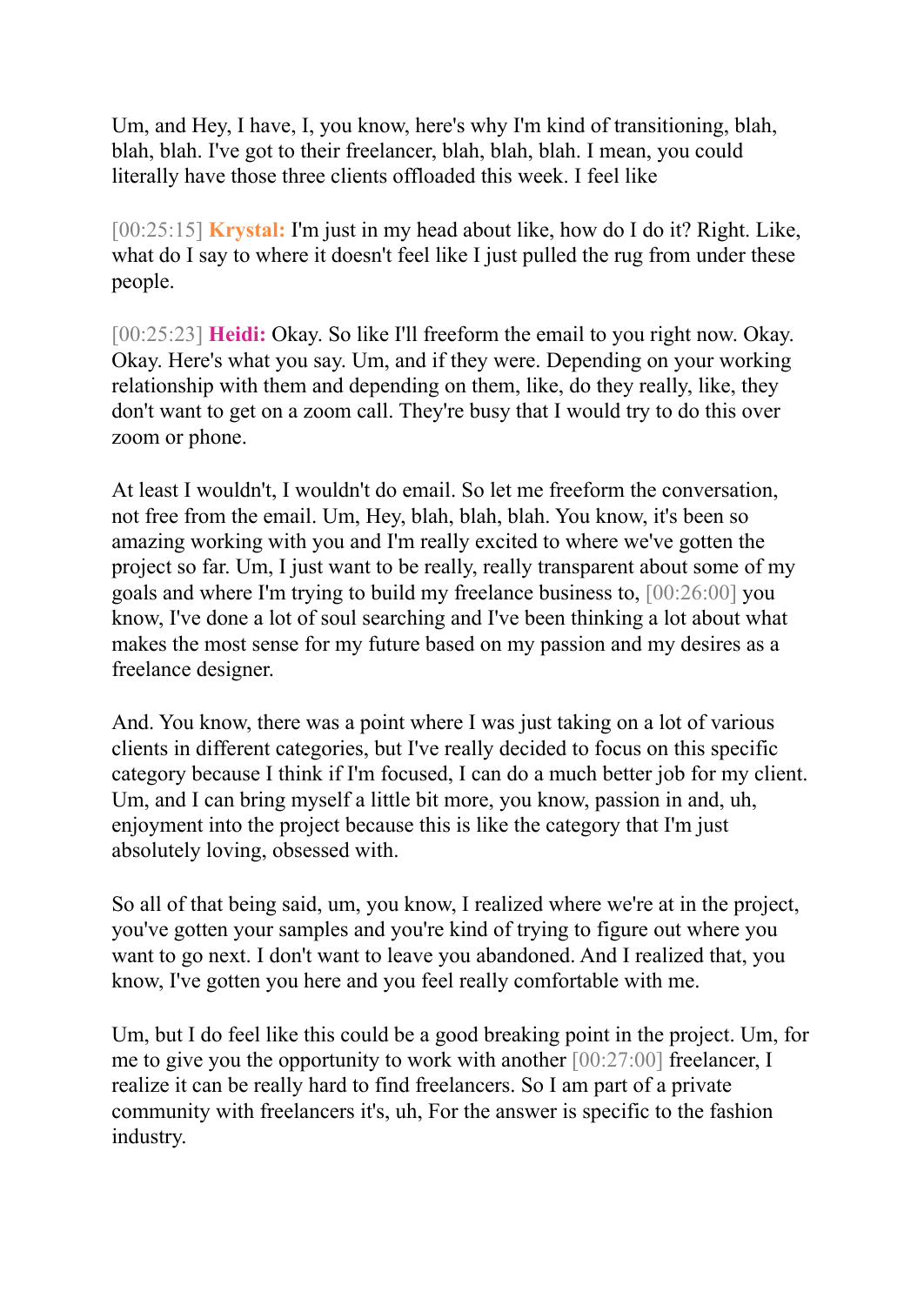And there's a couple people that I've built relationships with over the past few months, however long, um, who I know could do a really exceptional job for you. I've reached out to them. They do have availability in their schedule. And so I wanted to open up the dialogue and see how you would feel. Um, I mean, in a way, like I'm, I'm sick the way I'm saying it is, you're almost giving them an option, but like, I think they're going to get it.

So your client was like, I wanted to open up the conversation to see how you would feel about, you know, me introducing you to this other person who could take over the project. Um, I'd be happy to be on for a couple of weeks during the transition and be copied on all emails to make sure nothing gets lost in communication.

And you know, of course, even in a month or two or three, like if a question comes up like that, you don't have the [00:28:00] information because it was just stored in my head. Like I'm here to support you and make sure that this works. Um, but yeah, As a business owner, like I have to be really mindful about where my time and energy is going.

And as much as I've loved your project, you know, I've, I've spent some time over the past few weeks or months deciding like what I want the full future of my freelance business to look like. And it just looks a little bit different than your project. And, and so I wanted to just be really transparent, open up and have this conversation with you, um, because I really care about your success.

And so I'm, I want to do everything in my capacity to make sure that you are taken care of going forward. Um, but I also have to really be true to myself and I have to be true about where I can do the best job and having the most impact and your project. Like doesn't totally fall into that category that I've now decided I want to focus on going forward.

I think they're going to be really understand, like [00:29:00] I would be right. You just have to be honest at the end of the day. You know, and so cliche honesty's the best policy, but like, it really works. Yeah. Um, and I've, you know, I've done a lot of speaking over the years and I've done a lot of writing and I've really refined, like the nuances of the language that I use.

You're a good speaker that I can, but you're a good speaker too. I can tell just in our conversation, I can tell what you wrote in your application for the strategy session. Thank you. Yeah, you're welcome. But, um, so I think you would do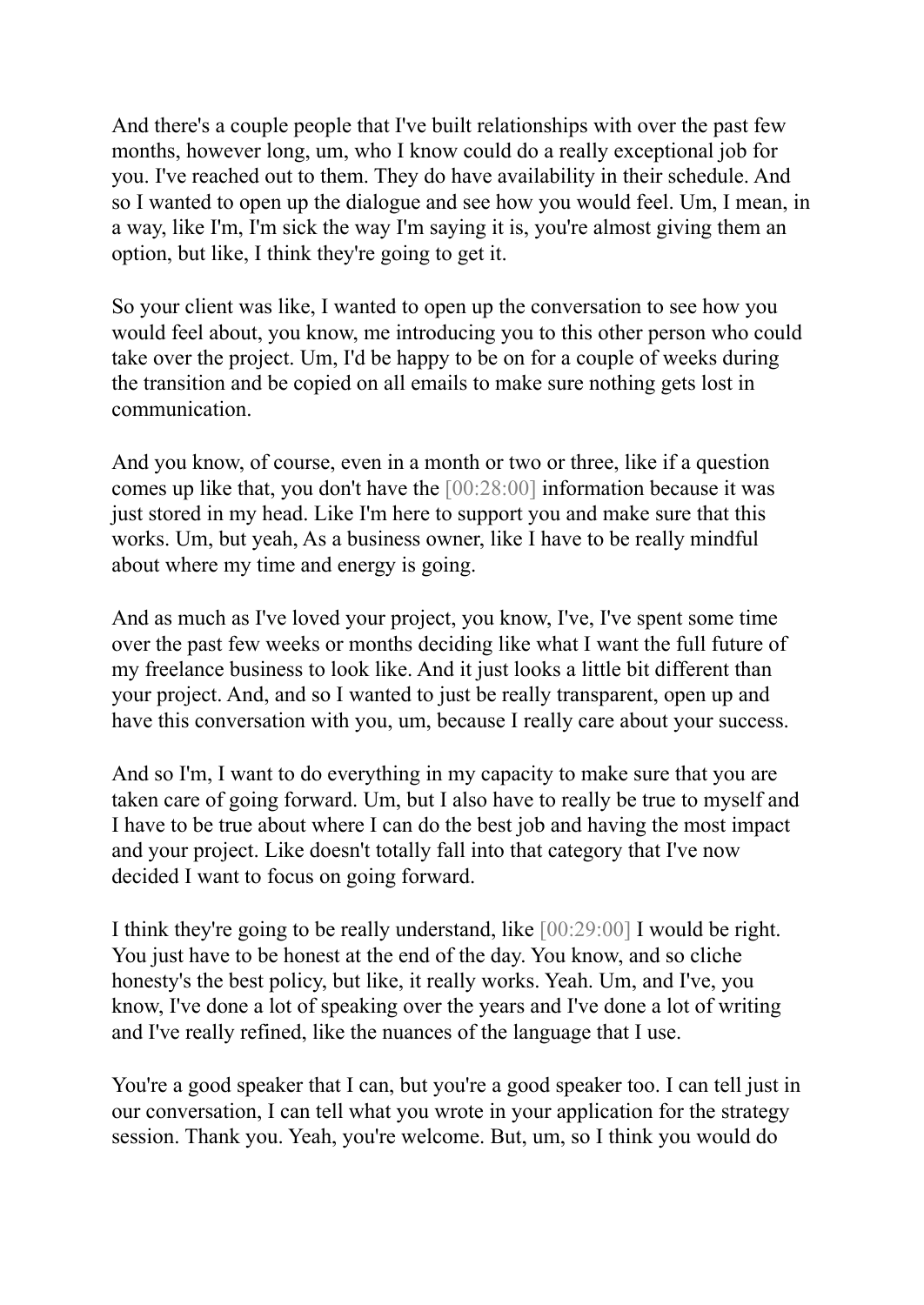great. Um, and I just think you just have to be really true to yourself and it's okay to be like, I have to be honest about what makes sense for my future.

And guess what, they're a business owner too. They're going to get it. Yes. Yeah. They're going to get it. Absolutely. So that's what the conversation would look like. How does that feel?

[00:29:49] **Krystal:** That I literally just felt like calm, wash over me, listening to you say that I'm like, hold on, let me get my phone and just record this and then play it with my continents consultation.

[00:30:00] But no, that's exactly what I've been trying to figure out how to say and an email didn't feel right. I'm okay with getting on a zoom or a phone call. All my clients seem to be okay with that as well. I just didn't know the word. I just needed the word. So one step closer. Yeah, definitely.

[00:30:17] **Heidi:** Yeah. Okay. So I think like, I mean, I literally think you could make some huge progress this week.

It's only Monday. Okay. Ping the other freelancers. See if they'd be interested. I imagine, you know, if they're top notch freelancers, you should probably hear back from them pretty quickly. Right. And then you got a chance to hop on with your clients. And then the other thing I would really add. Like if I had to like put it down to, like, let's say a few bullets of like things that I would really specifically touch on in that conversation, it would be, um, I'm and maybe this is not in the exact order, but I want to be really [00:31:00] mindful of like the transition point and where we're at right now.

It feels like a really good time for transition so that like no balls get dropped, right? Like we're at this interesting, like you're kind of trying to figure out where you're going, blah, blah, blah. Right. So it's a good transition point. And I'm mindful of that. Um, I understand that it's hard to find freelancers, which is why I've reached out to a couple of people who I know and trust.

And I know I could pass you off to someone good. So that they feel comfortable, that they're getting put into someone that you have handpicked. They're not just getting some random person. They're also not getting into the position where they have to go find their freelancer. That feels really hard. So you're offering a huge value by giving them someone that you already know and trust.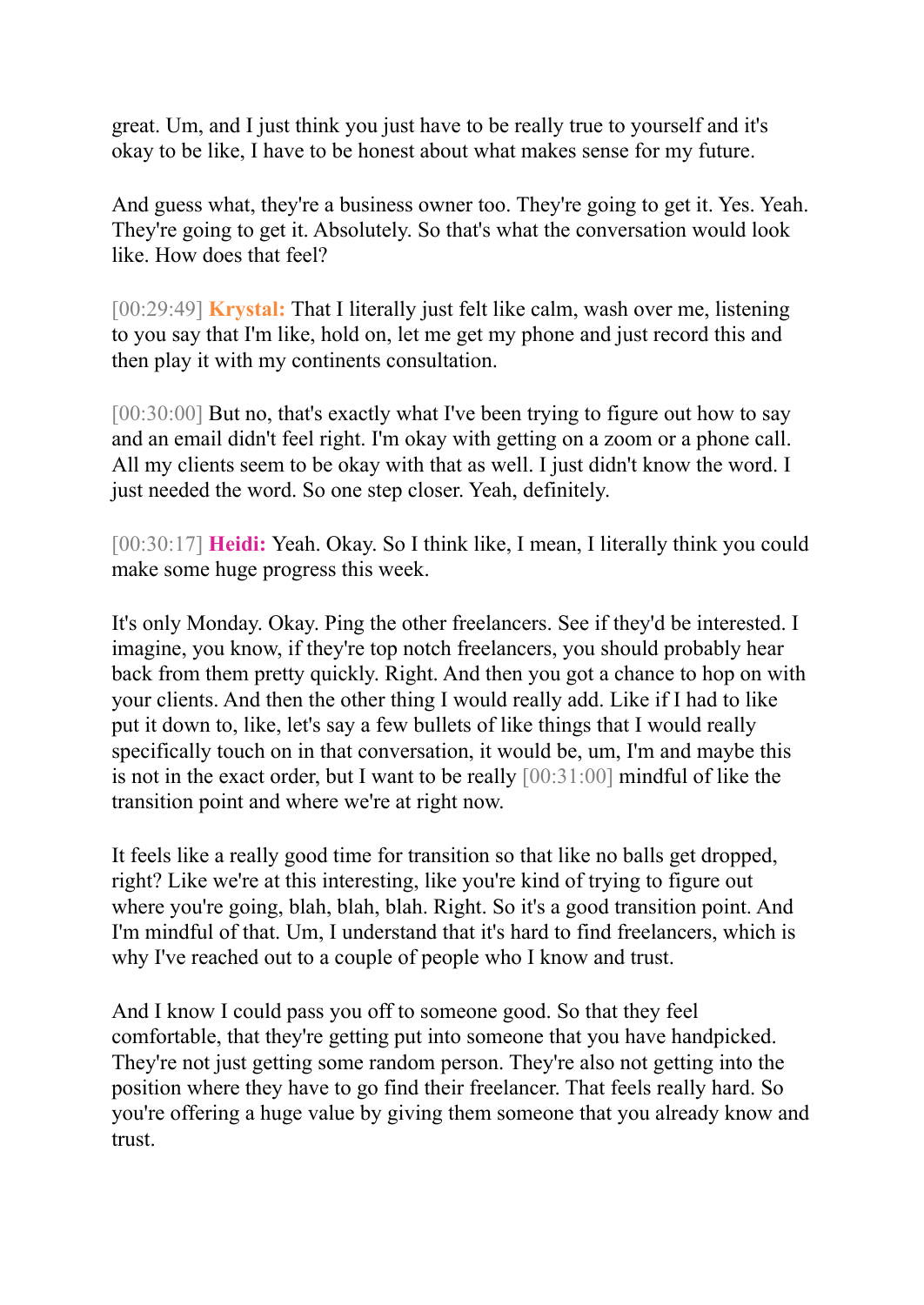Um, That you, and this is sort of like two pronged, but one is that you have to be really mindful about the work that you want to continue doing based on your passion and your interest, because that's where you can do the best job possible. So from a selfish perspective, you want to be able to put your energy towards the things that you're most [00:32:00] passionate about, but also for respect for their business, you want to be mindful that you're, if you can do the, the stuff you're most passionate about, that's where you're really going to shine.

And not that you're not doing a great job for them, but we're always going to be doing a little bit better job if it's like really aligned with where we're passionate. Right. And they're going to respect that.

[00:32:18] **Krystal:** Great. Um,

[00:32:25] **Heidi:** and then I guess last thing would just be. I'm here to like, make the transition seamless, right. I'm not just going to

[00:32:35] **Krystal:** disappear

[00:32:37] **Heidi:** after I make this intro. I think those would be like the four key points to touch on.

[00:32:43] **Krystal:** Okay. I've made notes of all four.

[00:32:48] **Heidi:** Okay. So, okay. So that, I mean, you just got a week planned out and that's nothing.

That's no time.

[00:32:58] **Krystal:** So now I am seriously. As soon [00:33:00] as we get off the boat, you're going to do this.

[00:33:01] **Heidi:** I love that. I love that. You're just going to take action so that hopefully fairly quickly would give you the time then to like really do a good job at getting your portfolio done. You're not jamming it into the crack at like midnight 30 after you've got your kids to bed and you've like, you know, done life and finished up with clients.

Yeah. Um, What else do you want to talk about I'm reading the rest of your thing? So I, yeah. Do a couple self-directed projects. Don't overthink the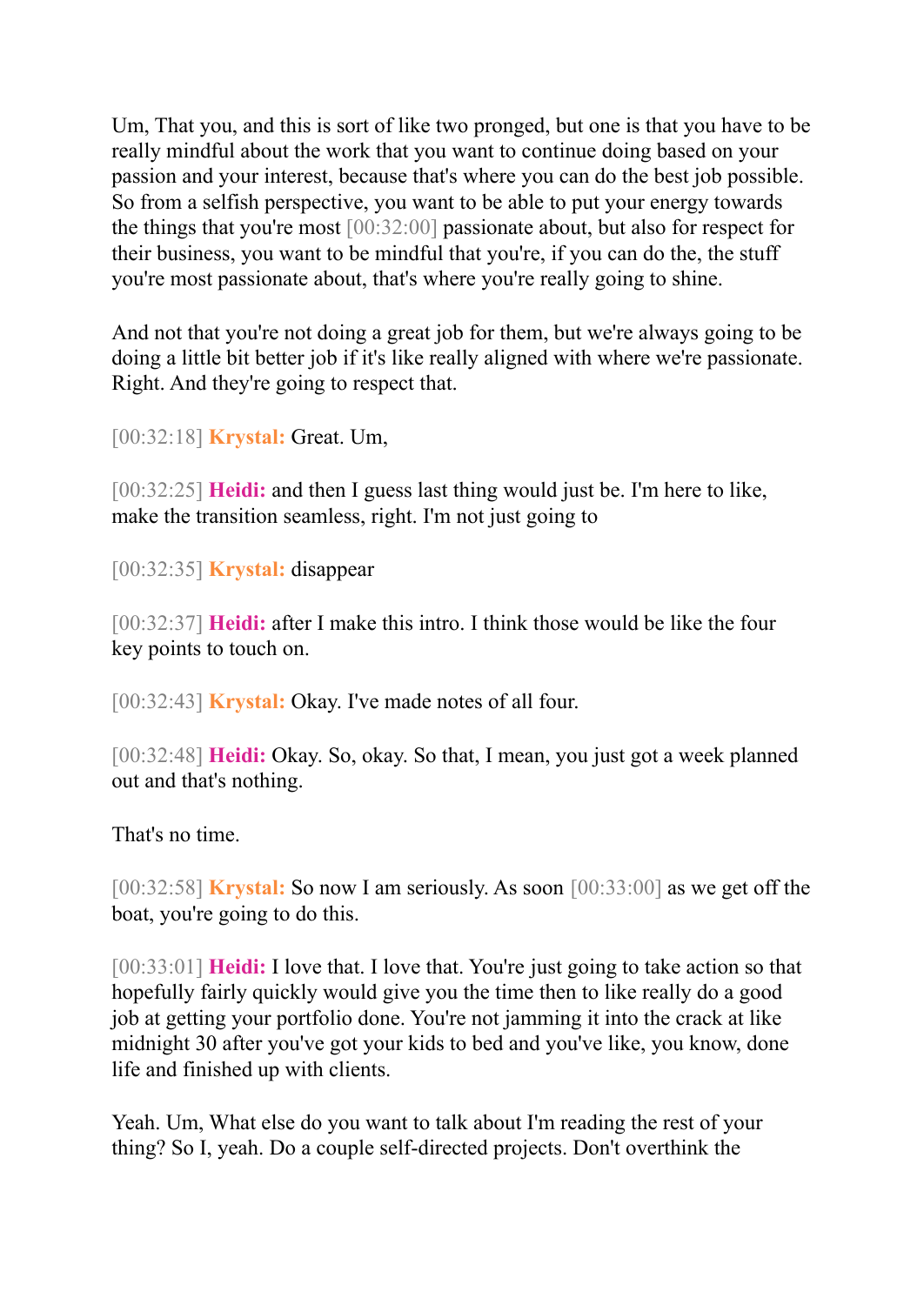portfolio. I think two to three projects are gonna be plenty. And if you show them exactly what they want, boom, you're in.

[00:33:38] **Krystal:** Gotcha. I'm just looking at my notes.

Um, so I think some of this too will, um, get better, you know, once, once the kids are back in school, but I'm finding, and it also might be alleviated too once I have less on my plate just in general, but I'm just finding that I've [00:34:00] been so scattered. Um, and, um, I don't know, like just, do you have any sort of, oops, did I

[00:34:10] **Heidi:** disappear?

Yeah. Your back. So

[00:34:13] **Krystal:** I guess, do you have any strategies for, I guess just how to keep yourself focused and organized. What's your

[00:34:20] **Heidi:** projects. Yeah. I mean, you know, there's a million different strategies out there and so I can only speak to like what I feel like works well for me. Sure. Um, and I, I'm not sure that I'm the best person, because I'm actually really good at, like, I can do this for 10 minutes and I can jump over here.

And I don't like lose my focus. And I, I S I've, I've learned over the years that like, that's just how my brain works. It's really ping pong. Um, but, but something that I have seen success for with, um, is just trying to be like efficient and, and [00:35:00] batching stuff. So, and I'll give an example actually, what we're doing right now.

So I used to, so the podcast has been around for three years. Maybe. I don't even know how long I should probably know that, but it's been years. Right. And I used to. Um, I would just like schedule interviews, like kind of on the fly, like ongoing all the time. And so what happened was it was like the podcast, which is a very big asset for our business.

Um, it's probably the biggest asset that we have outside of like our, our paid programs and stuff, but the biggest free assets are podcasts. And I, it, it felt it mentally felt like I was, the podcast was a constant thing, right. Because I was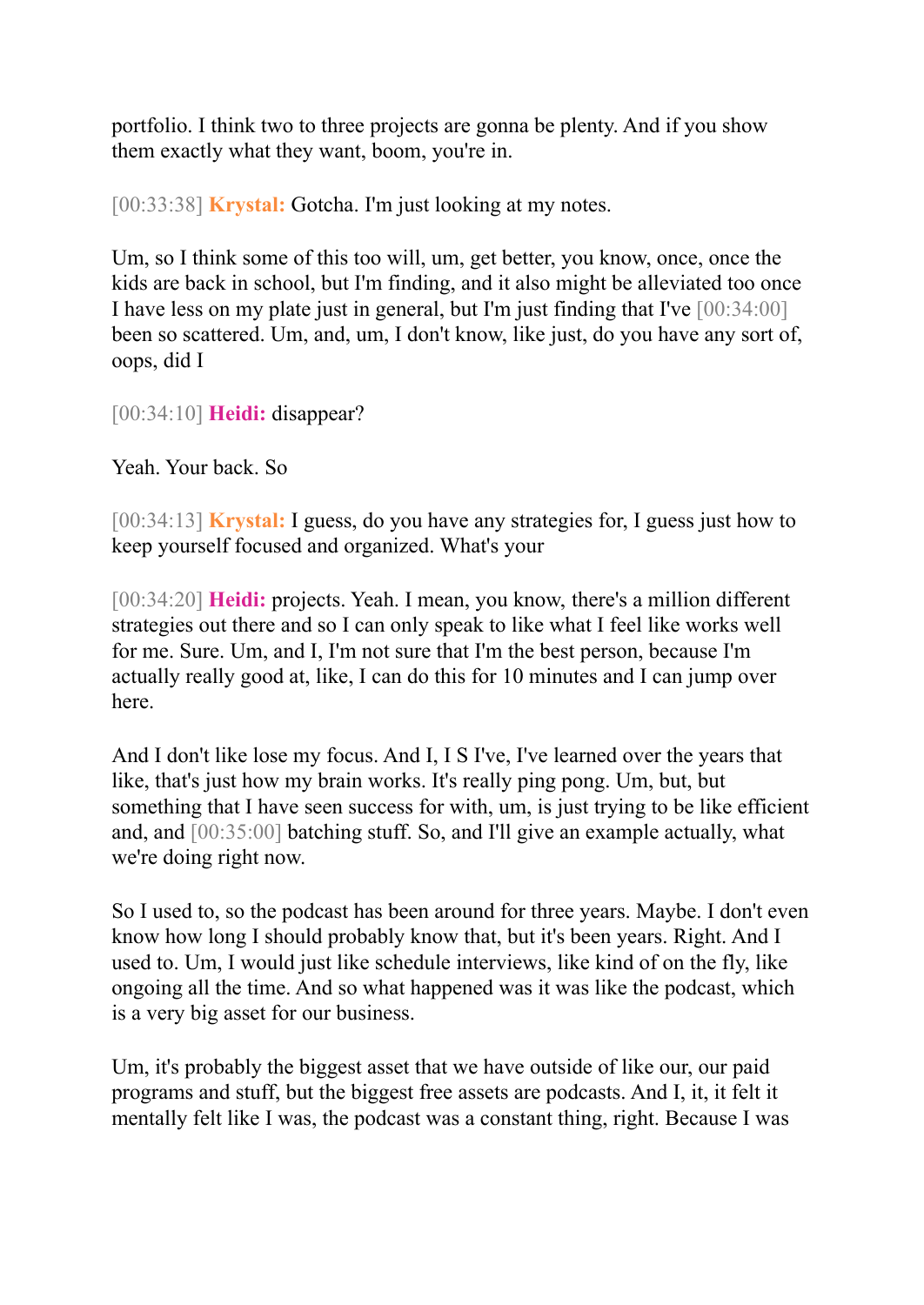like, okay, I'll do an interview here and I'll do an interview there and I'll do an interview here.

And I never like got behind. I was never scrambling to try to get one out. Um, and only in the last like year, year and a half, did we start batching the recordings? I record four times a [00:36:00] year and I fit it into a week. So like this week I'm recording six episodes and it's a lot for the week, but. I focused on the podcast for a week and I now have Tara.

And so she does all the scheduling and coordinating. So it's a lot less. And then I can forget about the podcast for like three months and Tara, and we just hired a third person or in the background, like making sure it gets published and all that stuff. So I realized that's like a little bit different, but even still for me, if like doing the recordings, instead of doing like two or three recordings a month, which just kind of feels like it's a constant, like what can be batched out.

And I realize you're probably not in a position to batch things out four times a year, but on a day to day basis, or maybe a week to week basis, or even like a morning to an afternoon basis, LinkedIn. And where can you do these chunks of similar like tasks so that you can get your head into that [00:37:00] space?

And then you can like cross it off for the rest of the week or the rest of the day, or like, whatever it might be.

[00:37:06] **Krystal:** Yeah. As soon as you said that, I thought, um, that from my corporate days we did some business with forever 21 and they only did fittings on Tuesdays and Thursdays. Totally. And now I get why at the time it was like, why, why are we wait for this approval?

The fact that like, they'll go, go, but, okay. But yeah, I could do stuff like that. Like only do FedEx on Mondays or Tuesdays or whatever batching love it. Okay.

[00:37:37] **Heidi:** And then, you know, since you've got like so many moving pieces and parts to your business, because you're juggling 15 clients, there's a lot of like little details for every client I imagine.

Right? Like what do you use to keep organized? Like, do you use any type of like, how do you know what your to do list is each day? Or like what deadlines are like, where do you keep. [00:38:00] Sure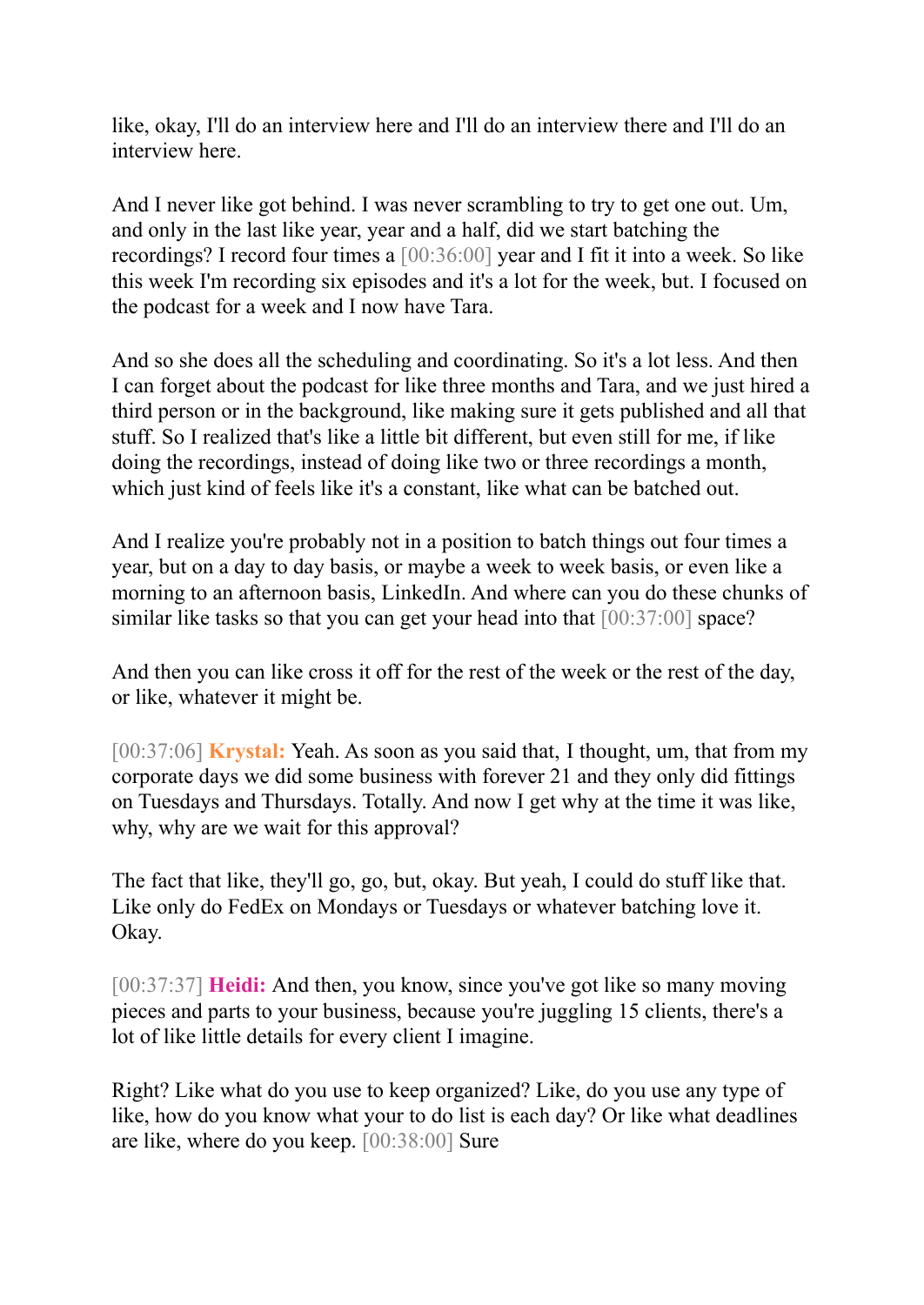[00:38:00] **Krystal:** I have. Uh, so I was using Trello. Okay. Um, which I didn't love for some reason the setup of it was just not great. I just switched to base camp maybe like last Monday.

And so base camp has all of my projects and my to-do lists. And then I have my planner that I write in my day to day, but actually tests. Right. There's successful fashion freelancer podcast app. So that is how I keep myself organized day to

[00:38:30] **Heidi:** day. Yeah. I mean, I'm

[00:38:34] **Krystal:** trying, but I feel like the list just grows and then there's all kinds of like things that like, sort of to thrive by in my day that take my focus, like, oh, I need to make a hang tag for this client.

There goes the one hour I had between, you know, while the kids were eating lunch, that I was going to try to bang out some emails or do a couple of sketches and I've got to do this hang tag. Yeah. So that's how I try to stay organized, [00:39:00] but you know, all you can do is your best,

[00:39:04] **Heidi:** well you can do is your best.

And like, here's what I'll say. You're juggling 15 different clients in like 15 different categories. And I'm, I'm not sure there's a solution to the scatter that that creates, um, I hate to like, other than offloading, some of them and like trying to streamline some of the process. Um,

and I don't, I'm not sure I'm the best person to ask this question to. I, because I, I don't know. It's funny, like, so Tara and I have worked there for two and a half years and she writes everything down and like her notebook is like, we have an hour long meeting and she's got like a full eight and a half by 11 sheet.

And I'm like, I wrote down like this, that's what I wrote down.

[00:39:56] **Krystal:** I am

[00:39:56] **Heidi:** Tara. Okay. You're Tara. So I think that that's actually good [00:40:00] because I it's all in my head and I don't lose track of shit. I don't like stuff gets done. I don't miss it, but I CA I wake up middle of the night thinking about shit and I, and, and so I've been trying to get better at like getting it.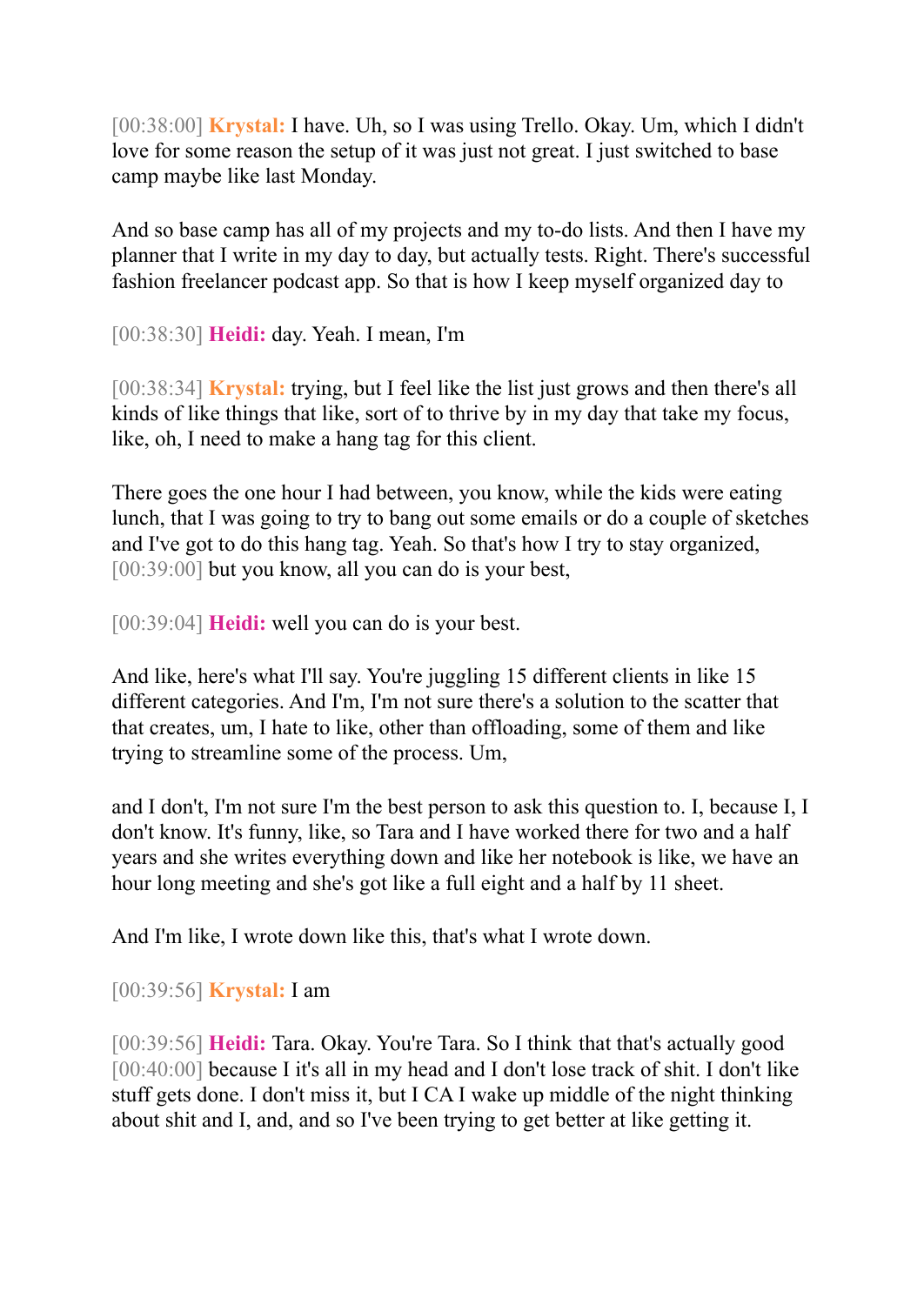And we just started using a sauna. Um, I tried base camp years ago and it didn't work for me, but I'm sure they've changed it by then. And honestly, it's a personal preference, but, um, we've been using a sauna it's been working really, really well. And so I'm just like getting stuff out and I'm just putting it on the day.

I'm going to do it. And, um, just, I mean, I've been sleeping better and yeah. And so, but you're already getting stuff out on paper. So that is working for you. Um, yeah, I'm not sure if I have any more that's right.

[00:40:43] **Krystal:** But that actually, that helps. And I, like I said, it'll get better once I it'll get better.

Especially what I really focus into my niche, then I won't have to be recreating so many things. You don't, my trend will be my trend

[00:40:56] **Heidi:** for yeah, totally. Yeah. [00:41:00] So

[00:41:00] **Krystal:** can't wait

[00:41:00] **Heidi:** for that huge. Um, what else?

[00:41:04] **Krystal:** So, okay. I've listened to enough podcast. I feel like I know the answer.

[00:41:10] **Heidi:** I'm happy to give a personalized one,

[00:41:12] **Krystal:** but I am truly also in my head about reaching out to mid-level brands.

Like you have a bigger brands, because part of me feels like working with startups is working. Why would I like, if it ain't broke, don't fix it kind of thing, but I'm also interested in trying. So

[00:41:34] **Heidi:** what's in your head about this specific.

[00:41:38] **Krystal:** Okay. So I don't want to become a permanent answer. That's like my worst nightmare.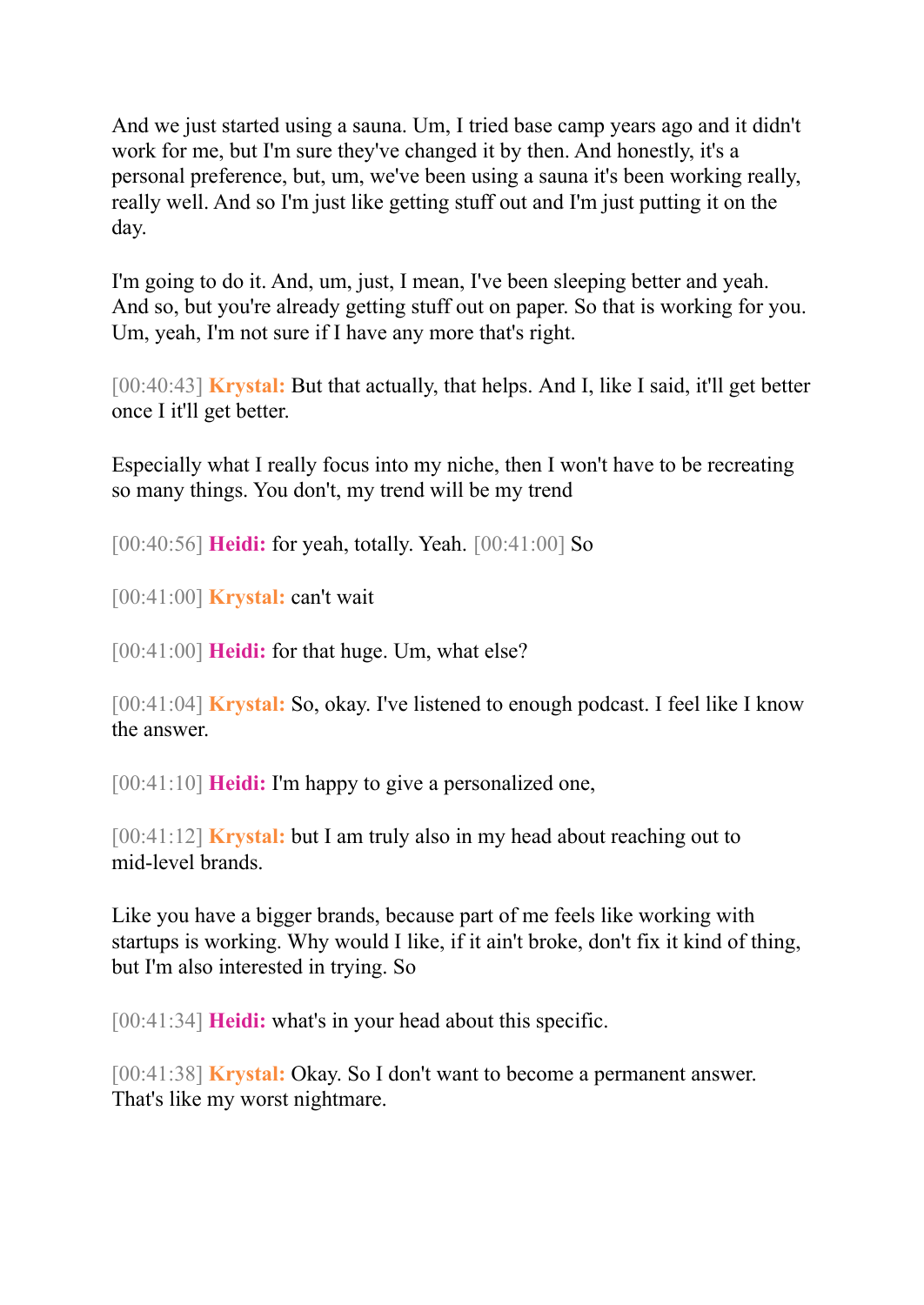Um, but also I want to hook a big enough fish to where I'm less worried about finances. Um, but not that it's eating so much of my time that I can't work on the fun projects to

[00:41:56] **Heidi:** the, then you're like the permanent answer. Correct. You're like, okay, now it's just taking up [00:42:00] 40 hours a week. Yeah.

[00:42:01] **Krystal:** I do love working with startups because they're just so like, your sponges are so eager to learn and they're super excited about the process.

Um, but I would love to have something a little more stable and I I'm just, I don't know. I feel like there's, there's gotta be a way to do it right. Or some, some red flags to look for before you sign on. A bigger brand. Um, any thoughts on

[00:42:27] **Heidi:** that? Yeah. I mean a couple things and I'm just going to like blabber.

So if I say something that you want to know more about, let me know, or if I'm getting completely off topic, let me know too. Um, first of all, I think it's always good to remind ourselves that there are startups. Startup is a very broad term. A startup can literally be one person working out of their basement, like trying to scrap this with their savings.

Right. A startup can also be a team of three to five, or even like 20 [00:43:00] that has gotten funding. It's not as common in the fashion space as like, you know, maybe tech. Right. But, um, or they like had a Kickstarter and like something like went really viral and they got enough money, right. Blah, blah, blah, all the things that could various ha under various circumstances that could happen.

Um, I mean, I worked, I didn't love working with startups in my career. I worked with a handful. One was fairly stable. I worked with them for like three or four years. Um, it was, uh, a partnership, two people, um, and they both were helping fund the business. The woman just happened to have a good bit of cash.

And I like on a year to year basis, like I probably did 20 to 25,000 a year with them. Okay. So that's like a good chunk of cash [00:44:00] and it happened to be a, um, a man and a woman, not actual partners, just two people that knew each other. Um, so maybe I lucked out with that, but, but I don't know, like I know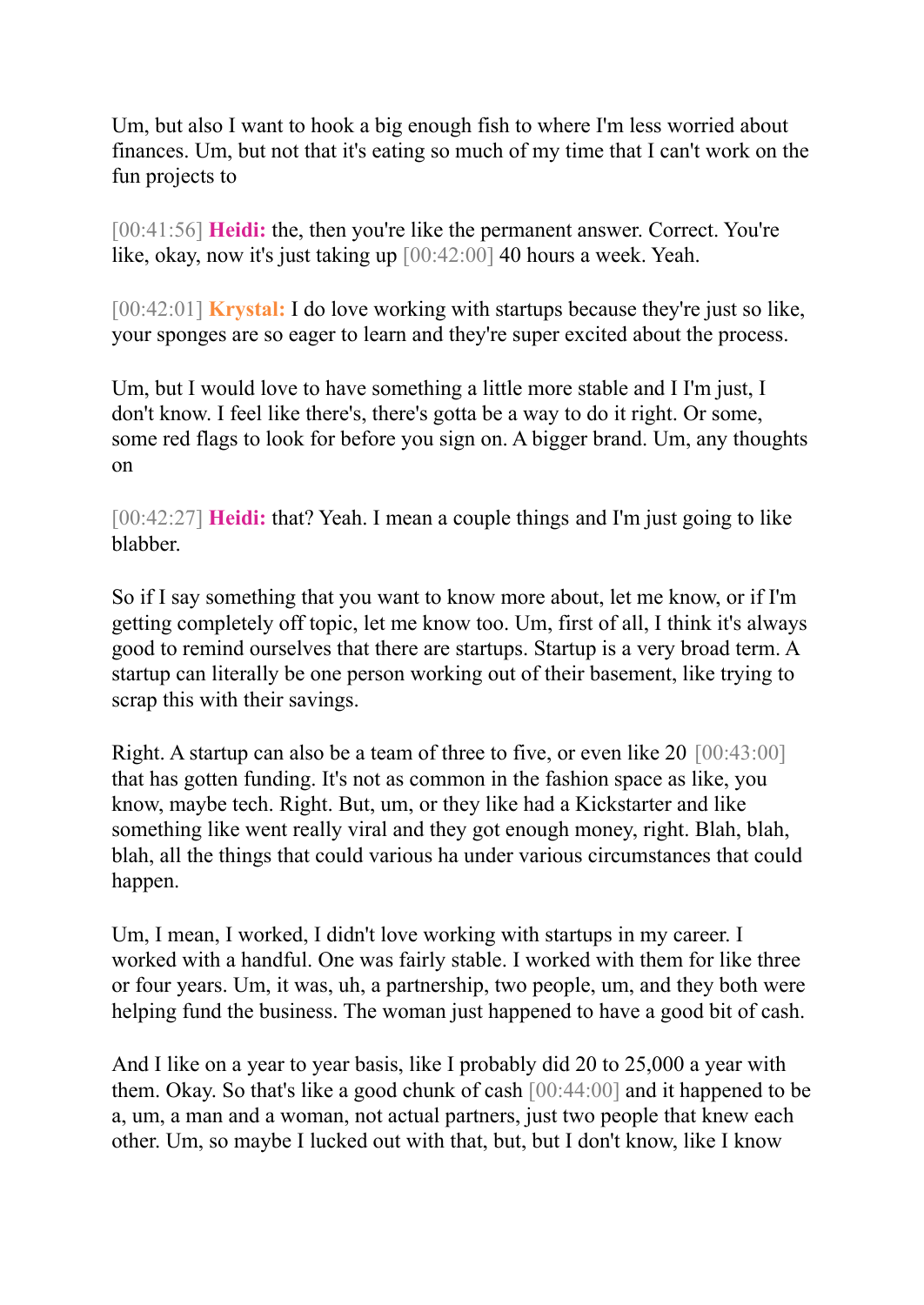other freelancers inside of freelance accelerator as well as just outside on a personal level.

Who do like substantial ongoing projects with like small startup brands. So I think that, you know, you have, you pretty much got all your clients from that factory, is that correct? All but one. Okay. So maybe the type of client you got is a very specific type of client because they've all come through the same channel.

Right. And I'm not saying that that's good or bad, but like, maybe they're so, so, so here's something really interesting that I think you should hyper focus on, um, finding and building a relationship with that [00:45:00] funnel. Which what I mean by the funnel is you built a relationship with the factory and now they're just all the clients funnels through there and they just spin them right out to you.

Right. That can be like a beautiful arrangement. Um, 'cause you just sit there and they just funnel the clients to you instead of you going out, having to find those 15 individual clients. So you could look at like, are there maybe like higher end factories or factories that like specialize in the type of product that you're interested in, or maybe it's even suppliers?

Like what types of fabrics are they using a lot of, and are there suppliers out there that specialize in that? And you could focus on like building relationships there. And if you're looking at a supplier that sources maybe higher end materials, or, and I don't know, like what the price point of the products that you're going after, but like at a certain price point, like maybe it's gonna, you, it might attract more of the co the [00:46:00] startups that maybe if they got a bit more cash and they might just be a little bit more stable and they might be, you know, there might be a longer term relationship.

I mean, you can get anything from anywhere, so it's not going to be like a. Uh, sure thing, but you could think about that. Um, and then beyond that, you know, I think that there's opportunity to go into those like mid, maybe small to mid-level established brands, like you mentioned. Um, and you could, those could also come through factory referrals for sure.

Right? Right. Maybe you talked to international factories instead of domestic, because they're probably, I, my guess is that they're manufacturing abroad. Um, and you build those relationships. Maybe you've got relationships from the past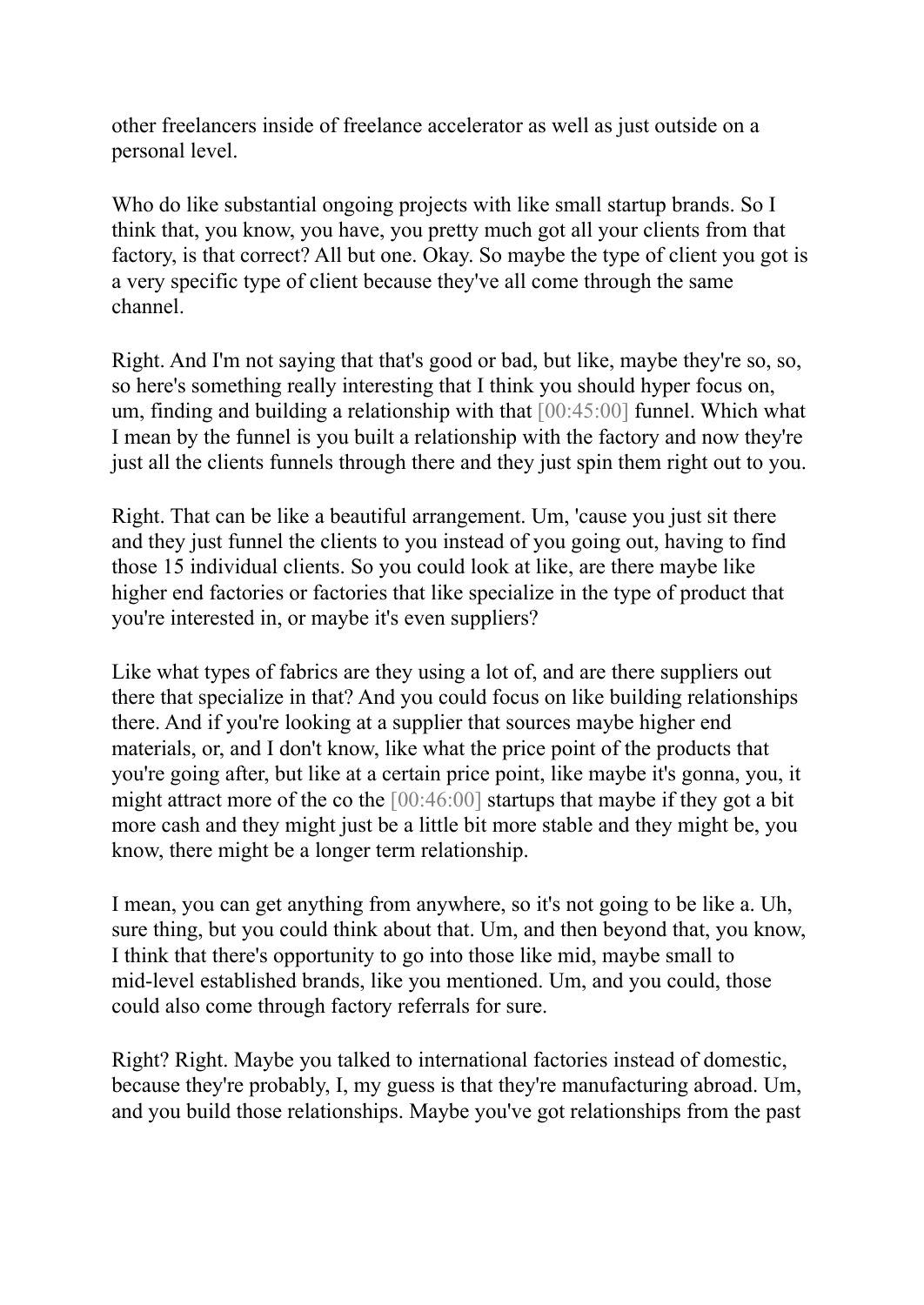that you could kind of like reignite, um, and, and those brands are. Oh, you know, we're like really scrambling, blah, blah, [00:47:00] blah.

And they're like, oh my gosh, we know this amazing freelancer who like specializes in your category. Whatever. I don't know. That's been the hardest actually. What's

[00:47:07] **Krystal:** that? I really thought that I was going to be able to just tell all male bosses, Hey, guess what I'm doing now? And all the

[00:47:13] **Heidi:** work was going to come.

It doesn't work that way. Not, yeah, no, it doesn't work that way. Um, so, you know, I think it's going to, it could be a multi-pronged approach, right? Like you can work on like building the relationships with the factories and the suppliers, and then they can funnel you, some people, um, you can of course do pitching and outreach, which I would highly suggest you do in addition to that.

Right. And, and I think with the, you know, more established brands, um,

Just pitch and outreach and do the same thing that you would do. And then as far as like, you know, it not turning into a permanent answer role, like that's really on you. Um, I mean, listen, [00:48:00] like some, some people, you know, you could get the opportunity to like, okay, we're going to do 20 hours a week with you, but like, you still gotta work from home and you still gotta do it.

And it's like, well, maybe a little bit of like a retainer arrangement, right. Where they're like, we're gonna pay you this flat fee. And you're going to put in like roughly X hours, dah, dah, dah. And you might be like really committed to like Tuesdays you're available Tuesdays and Thursdays you're available, like, right.

And, and so as much as that, like my kind of feel permanent Lancy, like that could work really well for you. And then you've got your other guy, cause that maybe gives you the base that you want, or I don't know. I think, you know, it's really up to you. The permitless roles. I really talk about the, I, Hey, are like, you gotta show up in an office and you're working 40 hours a week for us, and you're not taking on other clients.

You're not even a freelancer. You're working for one brand full time, whether it's in-house or partially work from home, because, you know, they've gotten a little bit more relaxed with COVID. You're not a freelancer, nothing free about it. No,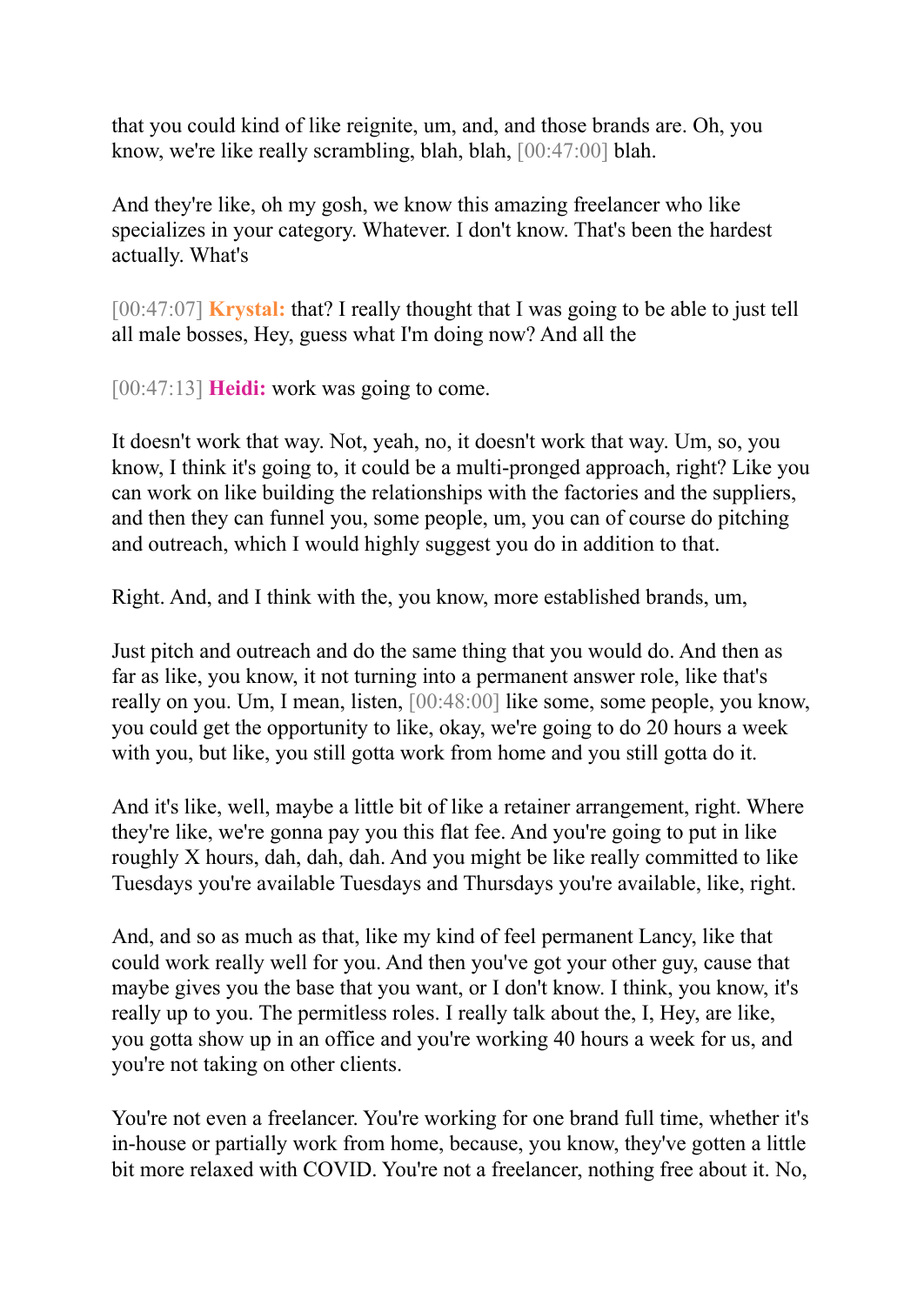there's any [00:49:00] for your temp is a temp job, right. No matter how you dies, it's a temp job.

So you just have to like, control that boundary.

[00:49:09] **Krystal:** And I guess at the end of a contract, if it's not working out and you just don't.

[00:49:14] **Heidi:** Yeah. And you just have to be in charge of like, okay, do I want to do 20 hours a week for one brand? Or like, what does that, what might that even look like? And like what works for you?

Cause that could work really well. Or maybe not for whatever reason. You're like, I don't want to commit my Tuesdays. And like, I think it's just going to be like each arrangement, like is just going to have to usually have to address it on its own. Sure. So, um, I mean, how does that feel? And, and, and also like, to just kind of go back to the stuff we've talked about the startups, like, how does it feel to kind of think about them as like, uh, I think it's a bigger category than like, you know, there's this stereotype of like, oh, the struggling startup that like wants to take pack for \$5, right?

Yeah. And maybe it's not that extreme, but like, right. That's like  $[00:50:00]$  just being really abrasive about it. Um, I think there's a lot more out there than just that though,

[00:50:06] **Krystal:** right? No, that feels good. I love the idea of reaching out to suppliers and, um, you know, making new channels with other factories, the same way that I made with this one.

Um, even though that was completely happenstance, but I feel like, you know, that something good could come out of that if I really put some energy behind it. Um, and as you were talking, I thought of another question. Go ahead. So, um, just like I have taken on two. To one of a variety of clients. I also do way too many services, but I didn't really know how, how that was supposed to work.

I guess. I suppose I just kind of need someone to give me permission to be like, yeah, I don't do that, but I also don't know where to refer you to like, so for instance, like I have loved the sampling part of it, but the manufacturing, like I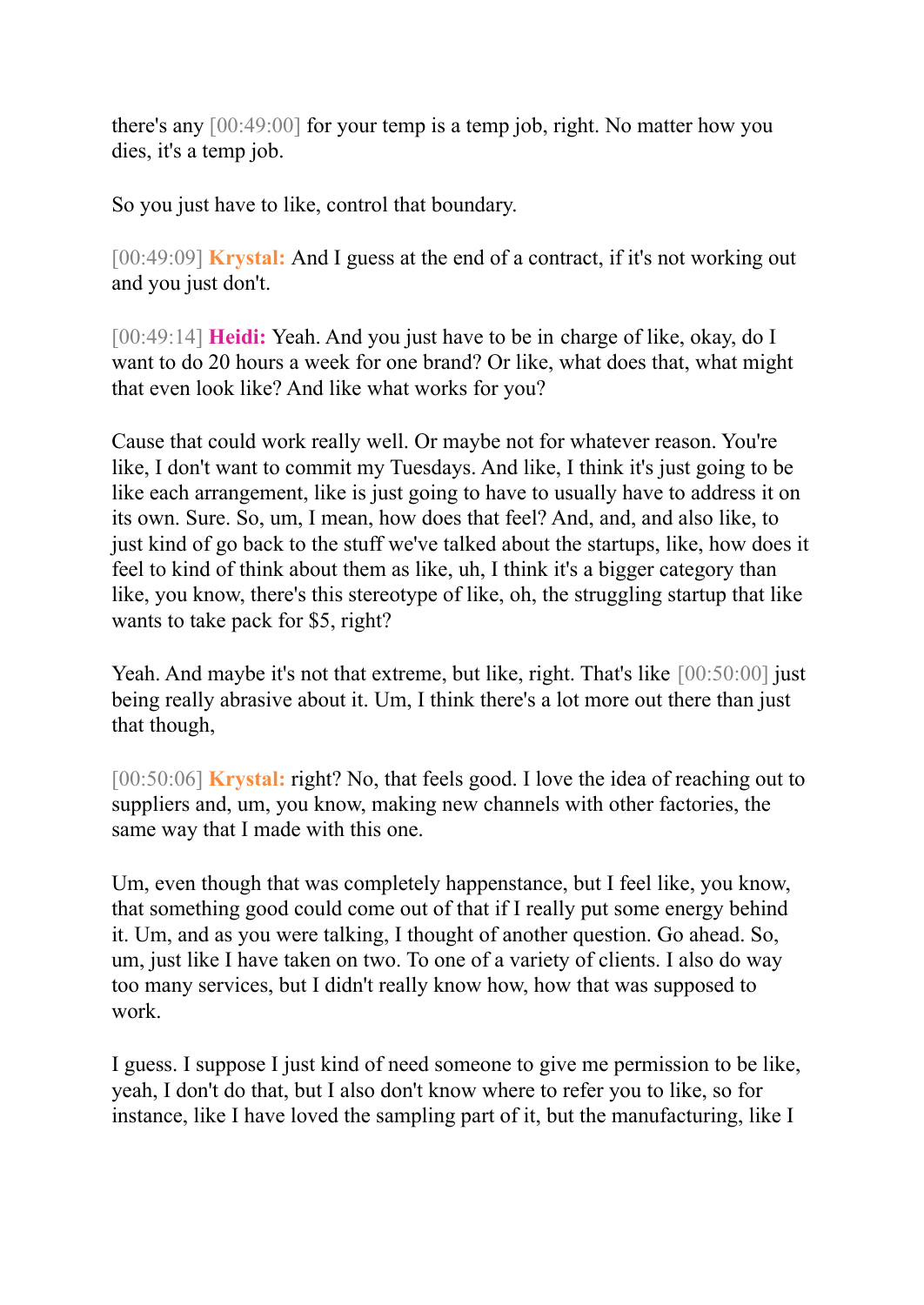haven't [00:51:00] slept since August, even though I have hired a, I mean, that's like an exaggeration.

I sleep

[00:51:05] **Heidi:** like you're tired. I get out, I get

[00:51:08] **Krystal:** it. Um, th this factory that I'm working with is like refusing to keep my QC team in the loop. They are not giving me accurate debt deadlines, and sticking to timelines. And what have you, and it's causing a lot of stress to my clients. A lot of stress to me. And it's just really got me thinking, like, is it the factory or is it the fact that I took this on to, should I have.

Should I have, you know, cut the line off at sampling and then handed them over to the factory and been like, Hey, um, here you go. I don't know what are

[00:51:41] **Heidi:** thoughts on? Yeah, I mean, so my first slate, just really, maybe harsh comment is like, you just have to be selfish, but at the end of the day, like going back to the conversation earlier, like you just have to be really selfish about, and I say, I say selfish in like a very positive tone, [00:52:00] right?

Like this self-preservation. Yeah. I think selfish can have a very negative connotation. Um, you know, my husband and I decided not to have a child until, or to even explore having a child until I was like 35. And it was because we were really selfish and I say that very confidently and very proudly. So I don't want that word to be misunderstood.

Um, so I think that so first it just comes down to being selfish. If you don't want to do the manufacturing and it's like taking or the production process, um, at post sampling, Kill it. And that's a good, I think it's a good breaking point. Um, if you happen to have someone to pass them off to great, if not, that's not really your worry.

Um, as long as you are open and upfront and really clear and transparent about that at the beginning, I talk excessively inside of freelance accelerator about being transparent and being communicative with our clients. Communication is the number one [00:53:00] tool for success. And I would also say it's the number one reason for failure?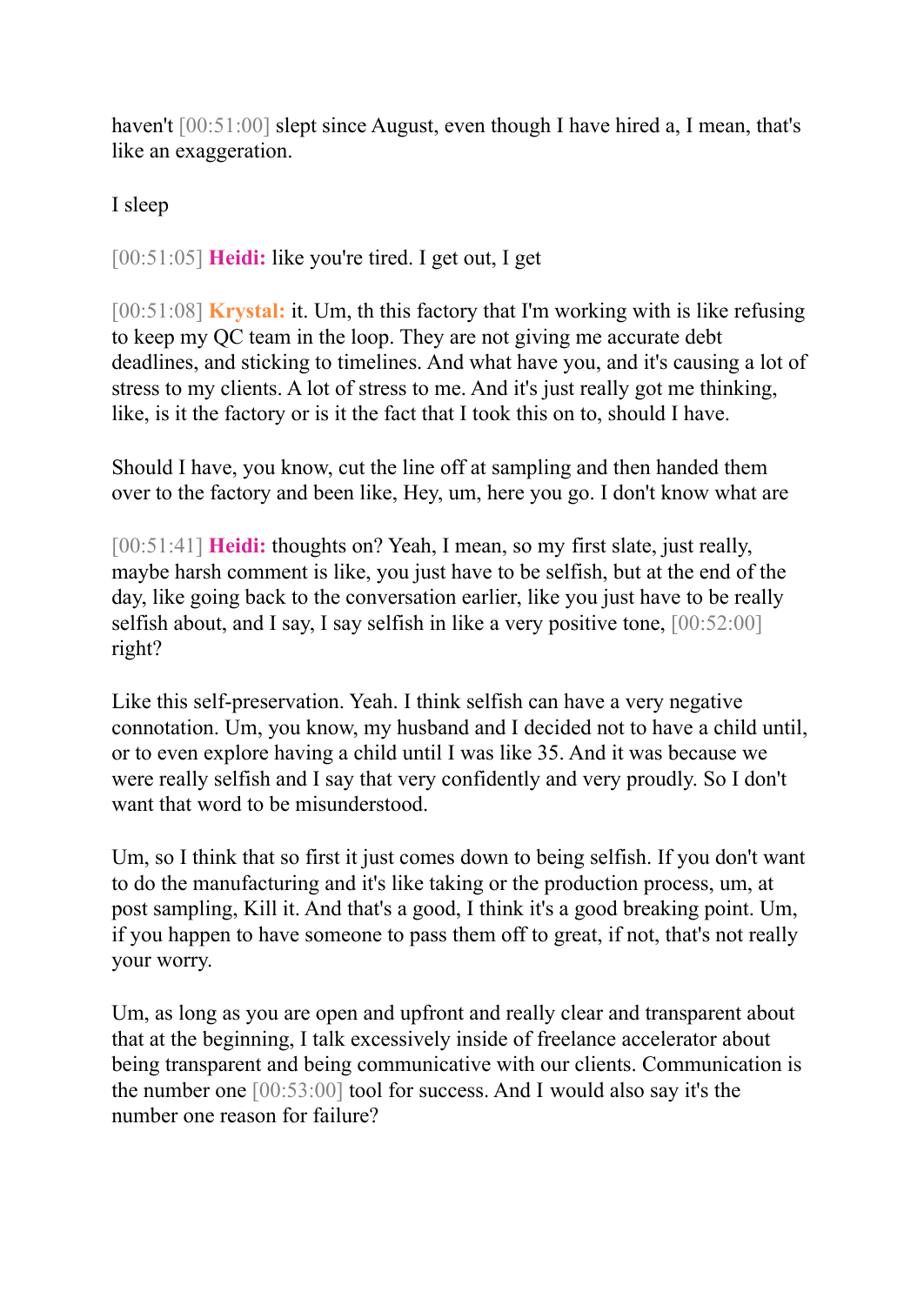Um, whether it's, you weren't clear enough in your communication about what the project actually entailed. And they're like, oh, I thought I was getting this and I'm not getting that. And probably cause you under communicated the actual services you're gonna provide. Um, you know, I could go on forever with examples about communication, how they can solve or cause problems.

So I think it comes down to like being really, really transparent and clear upfront about what you do and don't do and what your services do. And don't include if you happen to have somebody who can help with that other part of the process. I think that's great. If not then guess what they can worry about it.

So I'll just give you two examples. Uh, literally the inner conversation I had right before you was it podcast interview? I got off, like I edited like 15 minutes before I got in with you had just had the conversation, um, is, is a designer, a bridal designer. And [00:54:00] she does not do grading. She does not do fitting.

She does not do the PLM chart. And she just landed a project for 18 tech packs. And she was like, I was just hyper clear that like is, does not include the POM does not include, this does not include graining fitting making blah, blah, blah. Like if I do those projects, I will shoot my eyeballs out. Like she just hates it.

And so. Over communicative about what it did and didn't include. And that was fine. And then, um, you might know from the student group, um, Amy Barnhart, she was on a podcast a while back and she does men's active and like lifestyle and, and golf. And she does everything except sourcing. She's like, I just don't want to do it and I'm not that good.

And I just don't wanna do it. I don't want to do it. So she goes, I'm just very clear, like, I'll do this and I'll do this and all this, but I don't do sourcing. So she does like all the technical design [00:55:00] she does. She does the design. She like does the mood board. She does the design, she does the technical.

She'll like help them through the development process. But like they have to find the fabrics. They have to find the trims. They have to find the factory. She just doesn't source. Um, and so I just think that like be selfish and then just be really clear in your communication. And you can tell them why. Or you don't have to tell them why, but like, if you're like, I just don't feel like this is my genius zone and this is where I really Excel, then that's totally fair.

And that it could be like, I think that's actually a very attractive thing from a client's perspective, because it says a couple of things. It says that you're very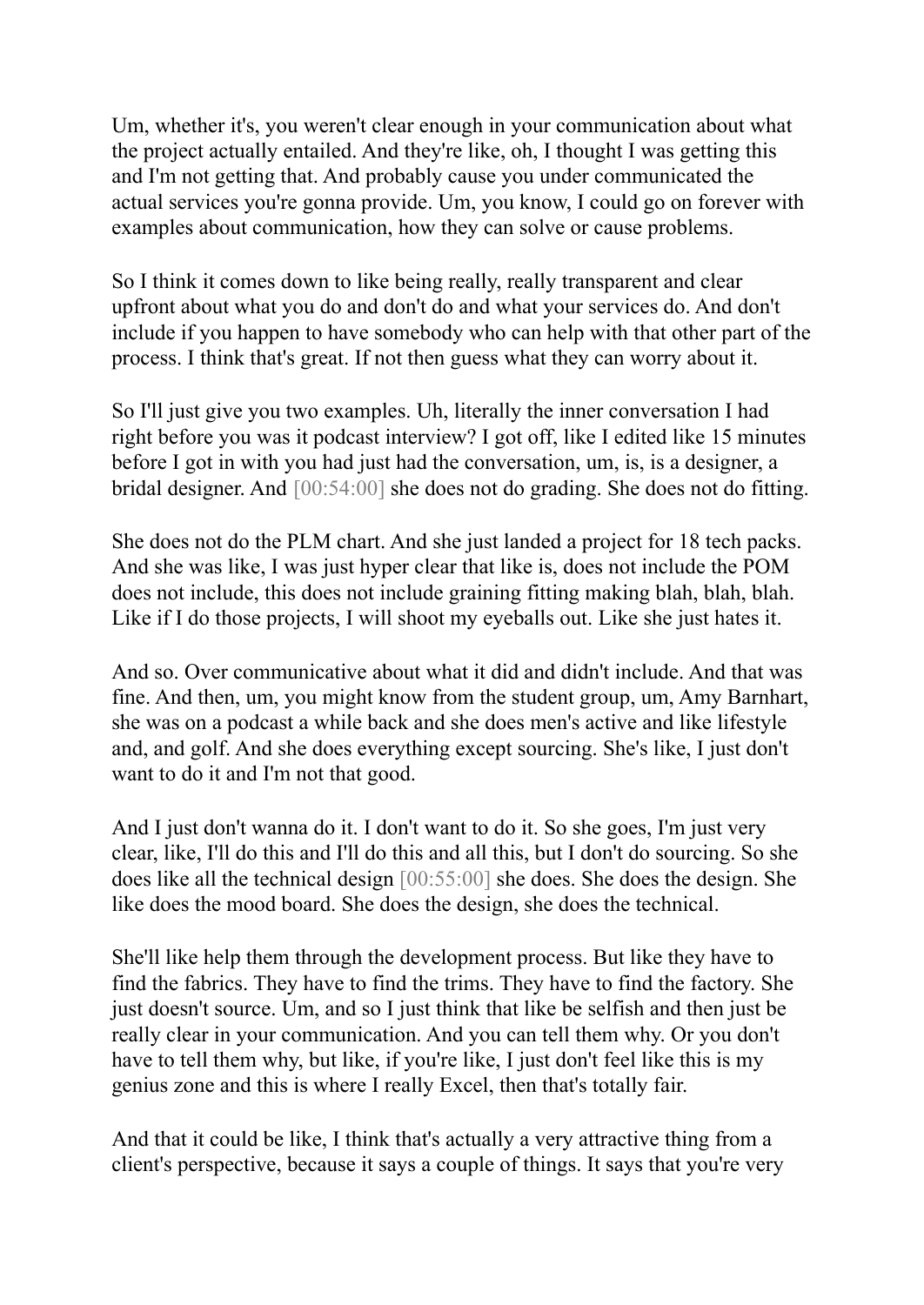deliberate about what you do and don't do because you know how to best serve your clients. And then it also tells me that, like, you're not the freelancer out there.

That's like desperately trying to get anything that's going to like make a buck, [00:56:00] right. No matter how badly you need to make that buck, it doesn't come off good to the client. Right. When you're like, oh, and I can do that. And I can do that. And I can design the hang tags and I can book and I can do the, the dah dah, dah, and I can do your social media graphics.

And it comes off really bad. And not saying that doing the production is that scattered, but if it's not, you're like. If this isn't where you Excel and that's not where you thrive, then just be clear.

[00:56:28] **Krystal:** Okay. Okay.

[00:56:30] **Heidi:** Um, do you feel a little more comfortable going into that now?

[00:56:34] **Krystal:** Uh, I mean, it's something I'm just going to have to get comfortable with.

My problem is I just, I feel like I said earlier, I just have, for some reason made it my responsibility to like, hold their hand through the entire process. But like, there's just some things like, I'm just not that good at and, or not necessarily, I'm not good at it. I just feel as though I hate, I just hate doing it.[00:57:00]

[00:57:01] **Heidi:** Like

[00:57:03] **Krystal:** I shouldn't

[00:57:03] **Heidi:** do it cause that's like one of the biggest benefits of freelancing is that you get to like pick and choose what parts you do and don't want to do. Um, and so like, what's the point if you're taking on all this stuff that like doesn't really fuel. That's not going to feel good and you're gonna, you're not gonna enjoy what you're doing.

# Right.

[00:57:24] **Krystal:** Okay. Um, I mean, I feel good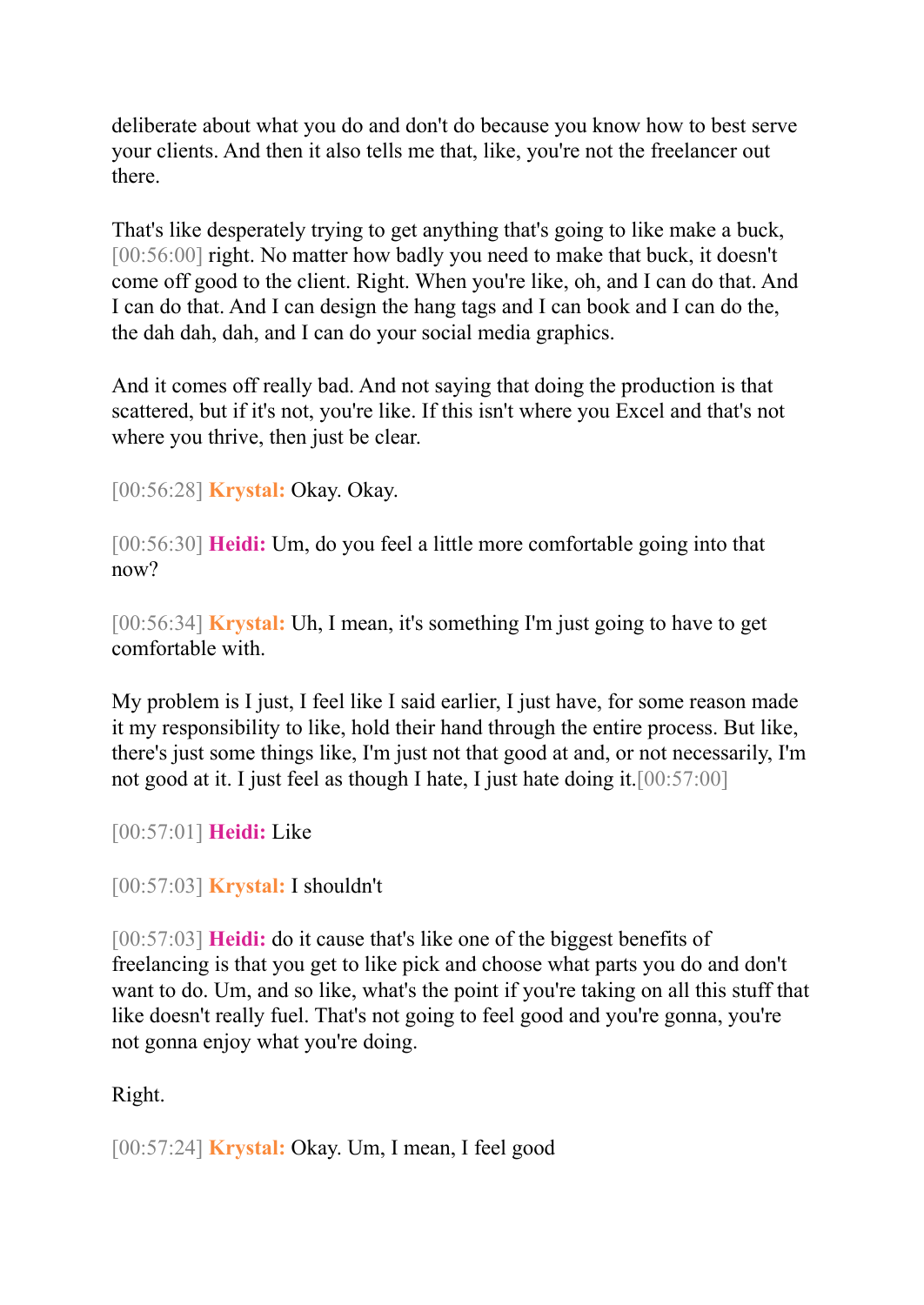[00:57:26] **Heidi:** about that. And I mean, I think that like, right. There's if you're doing a project that you're kind of resenting because you just don't like it, guess what? You're not going to do a great job, no matter how hard you try is not going to be the best job possible. And that's really not fair to your client.

So I think at the end of the day, even though you're being selfish, like I do think that it ultimately can come down to being a disservice to the person that you're working with.

[00:57:52] **Krystal:** Absolutely. 100%.

[00:57:55] **Heidi:** Yeah. All right. What else? We got a couple more minutes here. [00:58:00]

[00:58:00] **Krystal:** Um, well those were my only like specific questions.

I feel like you really helped me drill down and I guess just wrap my head around some things. Just just kinda too hard for me to even wrap my head around for this conversation. Yeah. So those were my only real specific questions.

[00:58:19] **Heidi:** Okay. I mean, I think you're in a really amazing position to not only have like, kick-started your career with these 15 clients, which as much as it's like, feels like maybe a hot mess right now has been a very valuable learning experience.

I'm sure. Oh yeah. Oh yeah. And a lot of people would kill to be in that position of like, okay, I may be scattered, but like I've got these 15 clients and like it's bringing in money and I'm working and like it's fulfilling on some levels. And um, you know, it's, it's a very lucky position to be in, not to discount, you know, where it's like making you a little bit crazy.

Cause it's so scattered and it's not the work that you love and you can get there, but it's going to be a little bit of a transition. And I think just being [00:59:00] mindful about severing, those ties at the right time. And once you do the first one or two, it'll be a lot easier. And you'll be like, oh, this is, I totally get how to do this.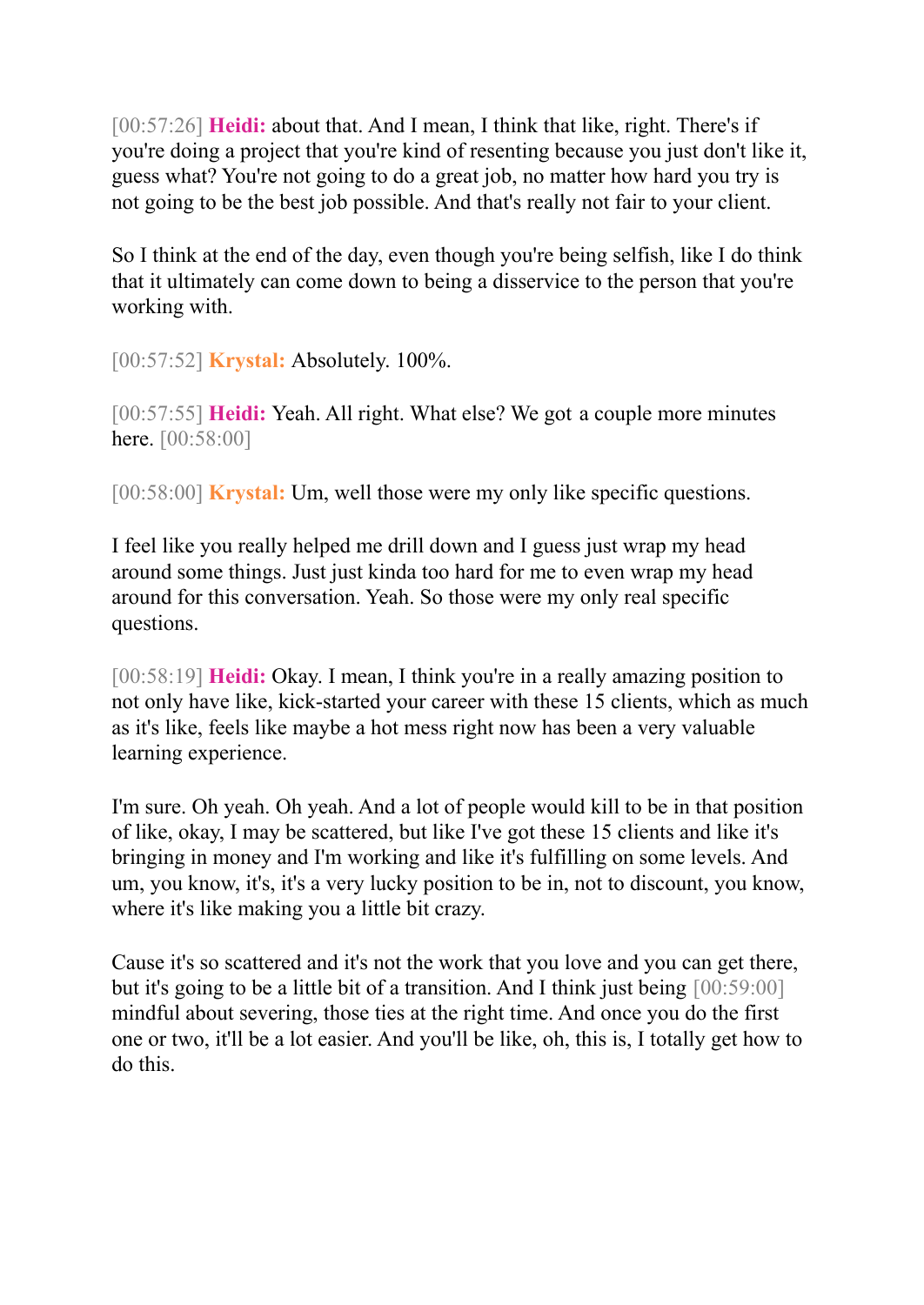And you'll be able to like, are any of the 15 kind of in your niche or like clients that you're like, you know what? I will just keep working with them. Cause it makes sense.

[00:59:18] **Krystal:** Um, probably two. Okay. Of 50. Yeah. So there's transitions. I mean, I'm telling you hunting and fishing one day golf another day, like swimwear another day.

Like what have I done? So,

[00:59:30] **Heidi:** oh, that's tough. It's tough to like stay on top of all that. Okay. For sure. Yeah, you're doing great. You're really doing great again. Please give yourself the credit of like all the stuff that you have done and like where you were three months ago compared to now where you were a year ago compared to now, instead of only comparing well, but I'm not at this other thing yet.

I'm going to send you that podcast to listen to. I think you're really going to enjoy it. I was like, this is a [01:00:00] game changer. It's all about that. Comparing yourself to what you haven't done versus like giving yourself credit for what you have and how it can just really, it can ultimately trigger more bigger, better success than trying to only strive for the thing that you don't have.

# So, absolutely.

[01:00:19] **Krystal:** And I just want to just take a minute and just say, thank you so much for what you do. Oh, you're so sweet. I mean, I remember sitting at my desk being miserable, um, just thinking there's gotta be a better way. And I was just looking for a podcast. It was kind of drown out the negativity in my mind and I stumbled upon your podcast and it has, it literally changed the way I think, which has ultimately changed my life.

# So I just had to take a minute

[01:00:44] **Heidi:** and say that I'm so grateful that yeah, it's, I'm a podcast is a funny thing because you know, we sit here and have these conversations and then. It just kind of goes out into the wild. Um, and so it's always nice to [01:01:00] hear like the individual stories of people who has had a big impact on, and I'm 100%, I'm one of them.

Yeah. Sometimes it's, it feels very like, I'm just talking to nobody.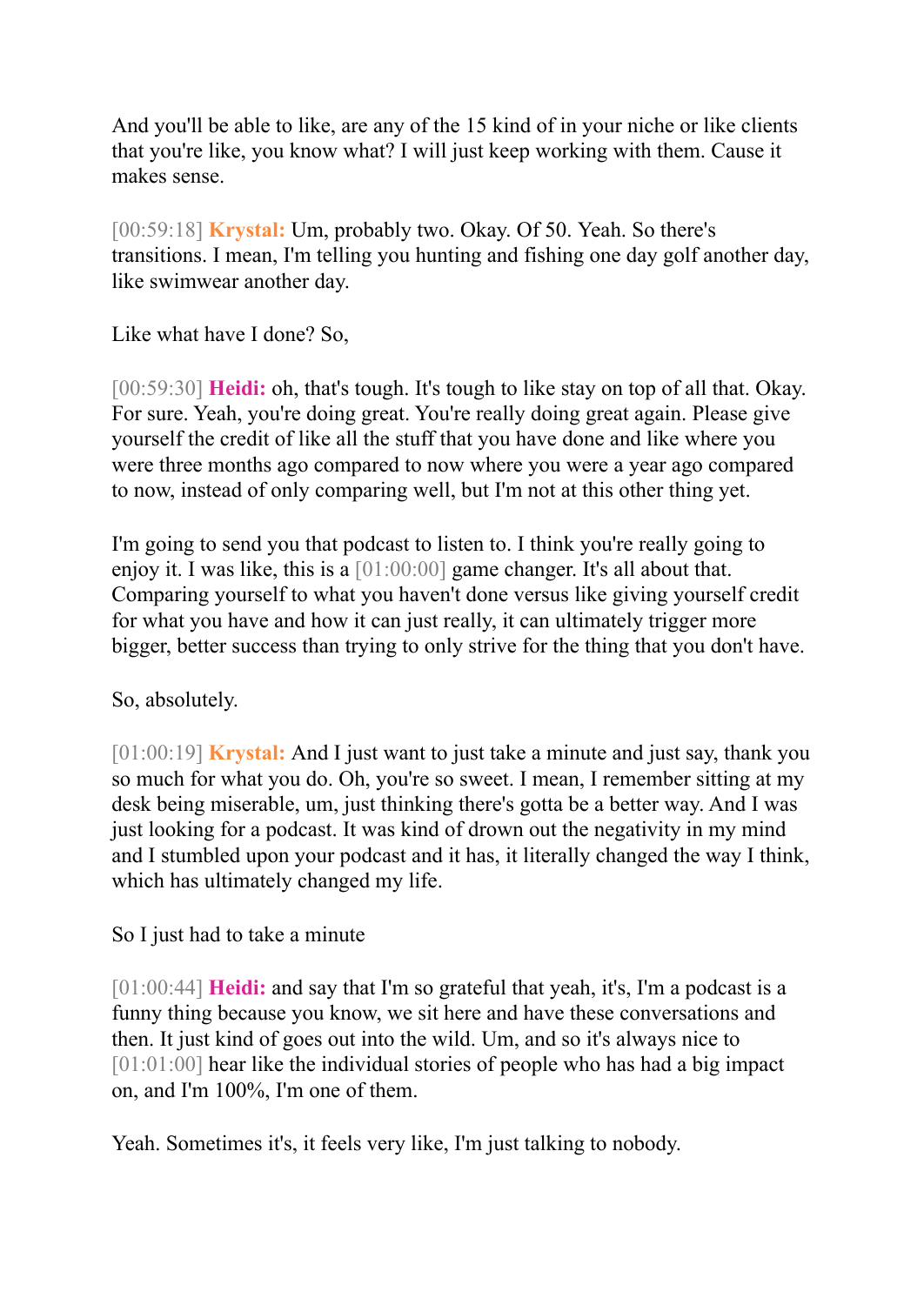[01:01:13] **Krystal:** I got a

[01:01:14] **Heidi:** hamster wheel. Yeah. Like four times a year I get on, they have to run. I just have these conversations. So it's really cool to hear that, like you hit play and you like, it had such a big impact. It really, it really makes a difference festival.

Yay. Well, I'm glad that we found you too, not to get so cheesy at the end, but amazing crystal. Okay. So to recap, and the next week, um, like this week, you're going to initiate, hopefully off-boarding those three clients, which will alleviate some time to get your portfolio down. Yes. And then that will put you like, hopefully into the new year on like a good trajectory, like, you know, January ish and then you can, [01:02:00] off-board some more clients and in your kids will get back in school at whatever time.

And yeah. I mean, I think you've got a pretty clear plan. You feel

[01:02:09] **Krystal:** good? Oh yeah. Definitely 100%. I know. Step one. We're just going to start today. Yeah. And six months from now, my business will look very different.

[01:02:18] **Heidi:** It will look so different and we'll have to have you back on the show again, then that'd be amazing.

It'd be super amazing. Awesome. Well, great job on everything so far. You're doing wonderful. And keep me in the loop. I'd love to hear some updates.

[01:02:30] **Krystal:** All right. Thanks Heidi. This was wonderful. Thank you.

[01:02:34] **Heidi:** Thanks so much for listening to another episode of the successful fashion freelancer podcast. I really appreciate you being here.

Um, or maybe you're watching, if you're watching on YouTube, we're doing some tests to see how videos on YouTube might go. And, uh, yeah, either way. I appreciate you being here and hanging out with me today. I hope you have a wonderful day, whatever it is that you're doing and whatever it is you're up to. Um, I also want to give a big shout out to two people behind the scenes who helped.

Make this podcast happen [01:03:00] and make this possible, which is Tara my right hand, who gets the guests and does all the coordinating and does all the